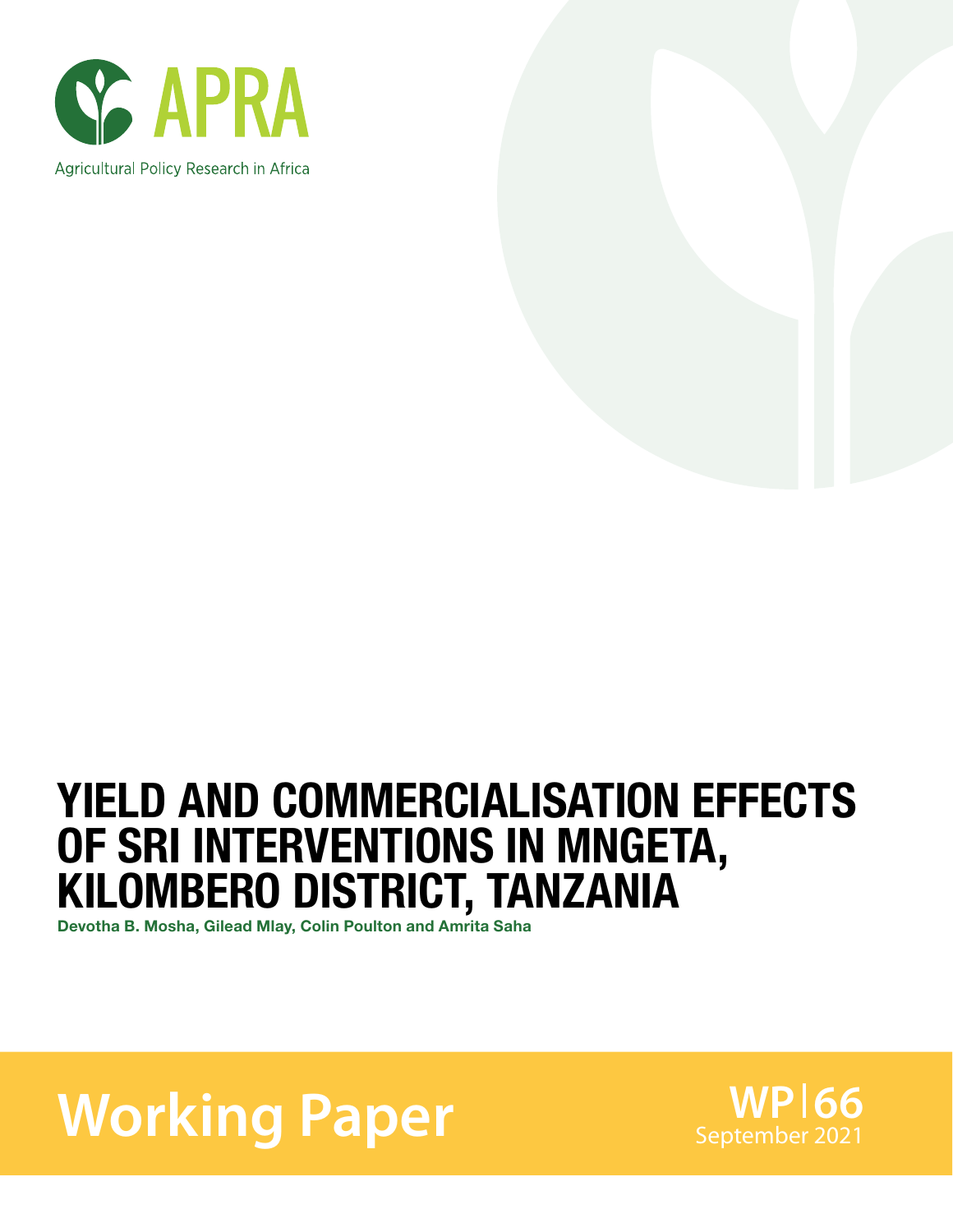# **CONTENTS**

| Annex 1: SRI adoption rate in percentage by SRI training and farmer group membership         |  |
|----------------------------------------------------------------------------------------------|--|
|                                                                                              |  |
| Annex 2: Description of production inputs and plot level variables for the production        |  |
|                                                                                              |  |
|                                                                                              |  |
|                                                                                              |  |
| <b>List of tables</b>                                                                        |  |
|                                                                                              |  |
| Table 4.2: Households adopted SRI by training, membership and credit access 16               |  |
| Table 4.3: Distribution of paddy plots by plot type and SRI training status  17              |  |
|                                                                                              |  |
| Table 4.5: Distribution of declared SRI plots by number of SRI practices 18                  |  |
| Table 4.6: Distribution of SRI plots for selected SRI practices combinations by training and |  |
|                                                                                              |  |
| Table 4.7: Plot level paddy yield in t/ha by SRI management practices 19                     |  |
|                                                                                              |  |
| Table 4.9: Effect of SRI interventions on paddy yield: production function analysis  20      |  |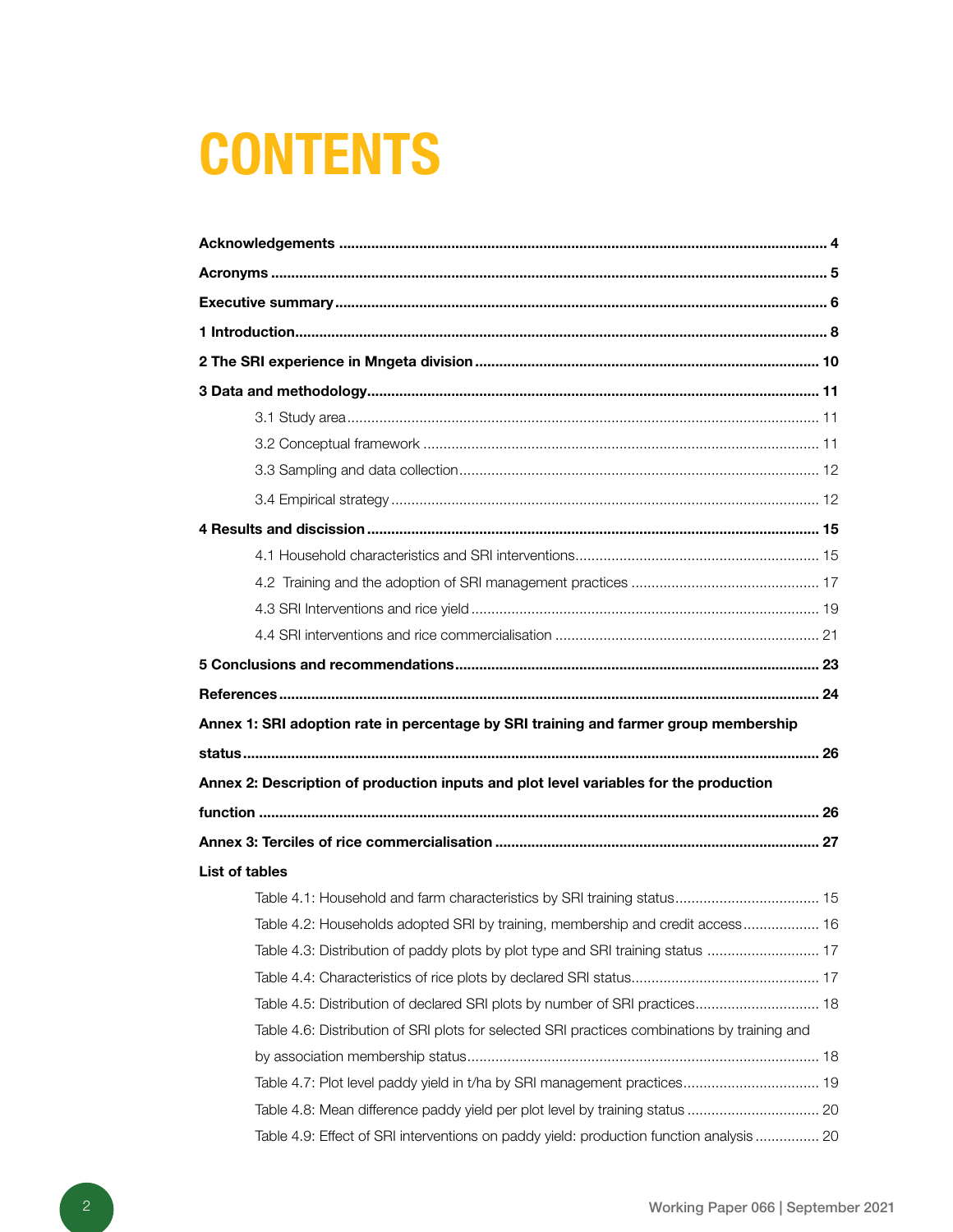| List of figures |                                                                                |  |
|-----------------|--------------------------------------------------------------------------------|--|
|                 | Figure 3.1: Conceptual framework on SRI technology adoption and implication on |  |
|                 |                                                                                |  |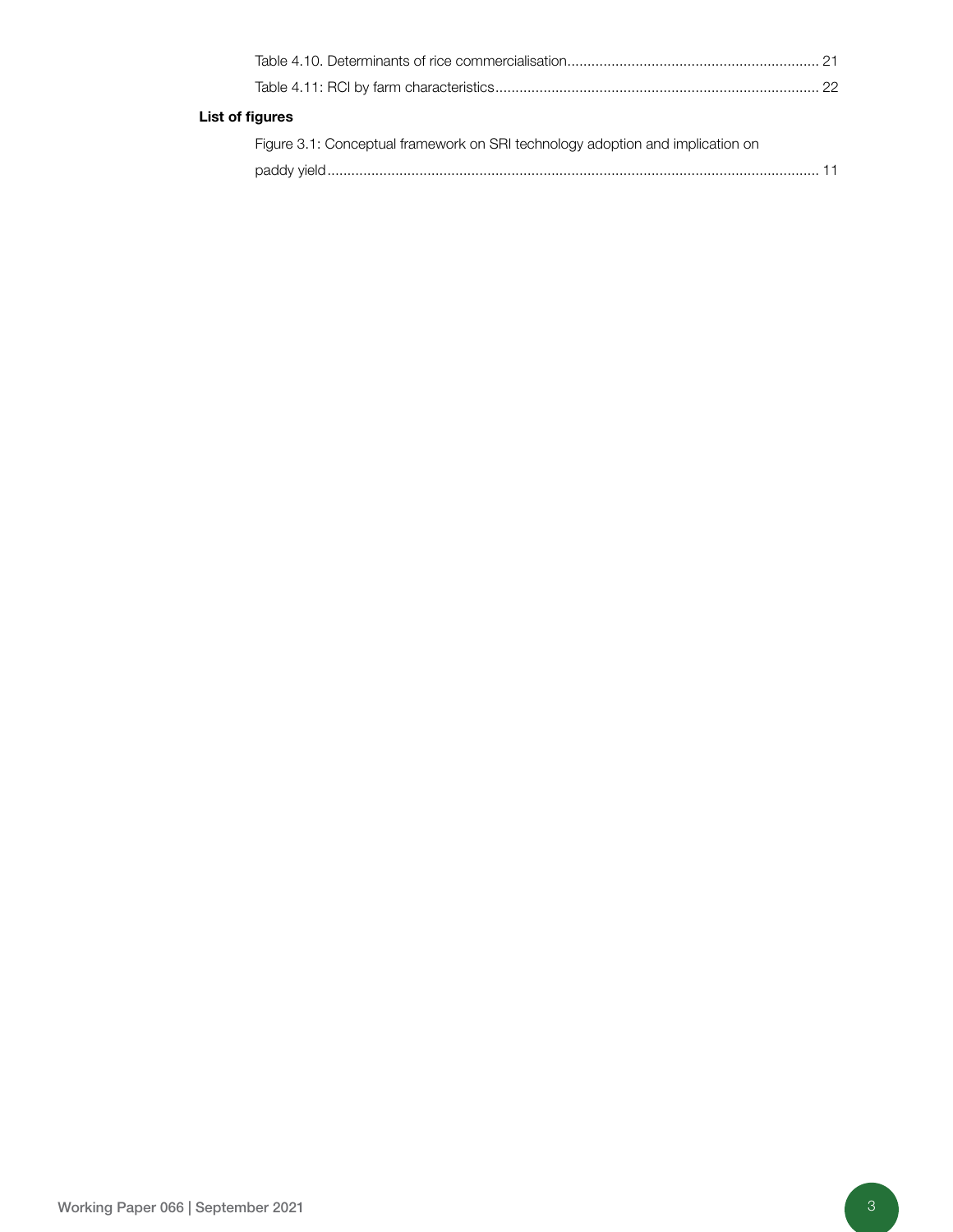## ACKNOWLEDGEMENTS

The authors appreciate the financial support provided by the UK's Foreign, Commonwealth & Development Office (FCDO). We thank all respondents in Mngeta division, Kilombero district who unconditionally provided their time to inform us about the effect of System of Rice Intensification (SRI) on productivity, paddy yield and commercialisation. Special thanks to Kilombero district authority, the Morogoro regional government authority and Tanzania Ministry of Agriculture staff members for their cooperation during data collection and triangulation of preliminary findings. The researchers hope that the experience gained on the contribution of SRI interventions on productivity and rice commercialisation, paddy yield and livelihood outcomes identified will be used to address and formulate sustainable solutions. The research team acknowledges the feedback and contributions received from members of the Agricultural Policy Research in Africa (APRA) for reviewing earlier drafts of this paper, as well as the coordinating secretariat at the Institute of Development Studies (IDS), University of Sussex.

Devotha B. Mosha is a Senior Research Fellow at the Institute of Continuing Education (ICE), Sokoine University of Agriculture (SUA), Tanzania. Gilead Mlay is a Professor at the School of Agricultural Economics and Business Studies (SAEBS), SUA. Poulton Collin is a Professor at the School of Oriental and African Studies (SOAS), University of London, UK. Amrita Saha is a Research Fellow at the Institute of Development Studies (IDS), University of Sussex, UK.

This working paper is funded with UK aid from the UK government (Foreign, Commonwealth & Development Office – FCDO, formerly DFID). The opinions are the authors and do not necessarily reflect the views or policies of IDS or the UK government.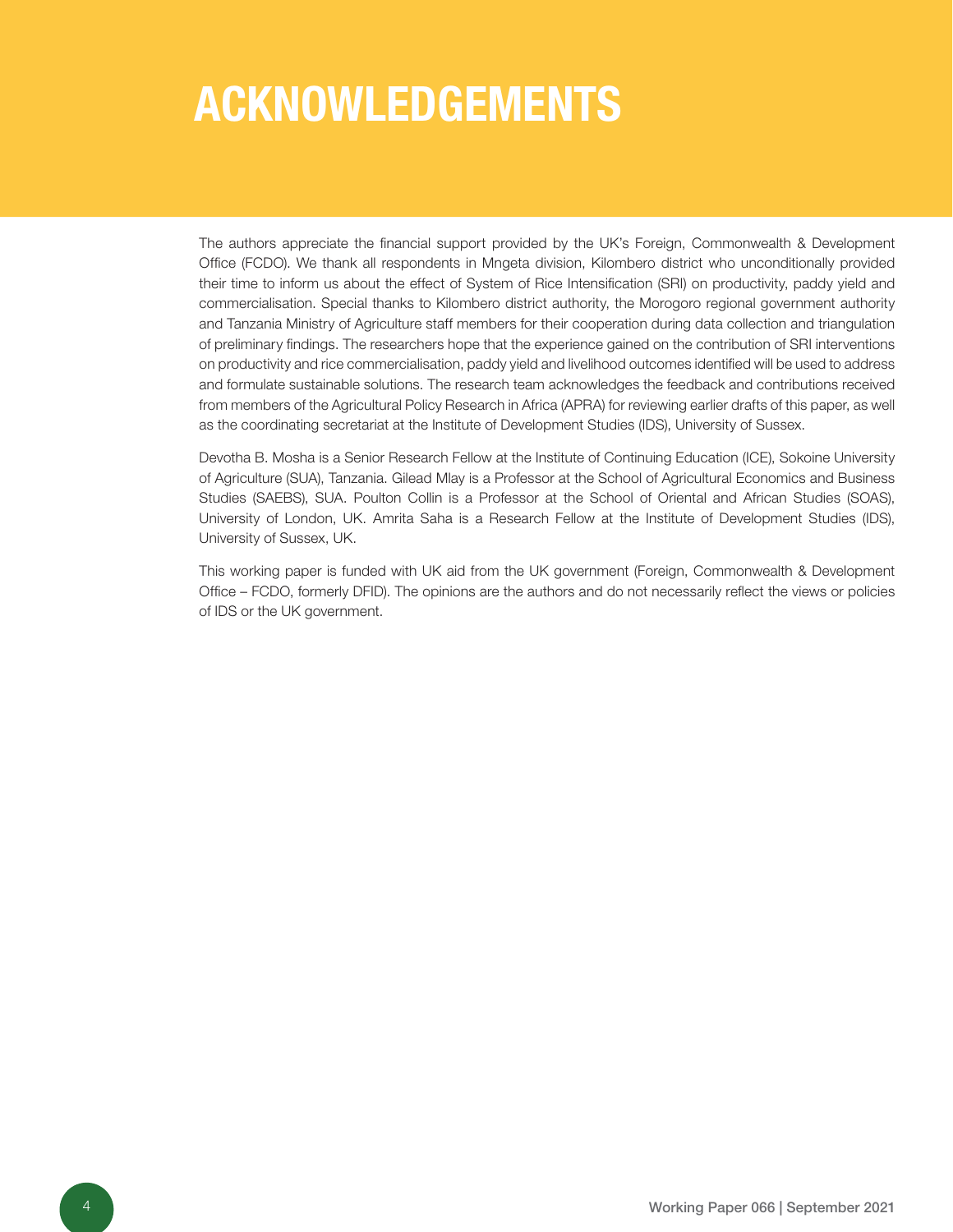# ACRONYMS

| <b>APRA</b>   | Agricultural Policy Research in Africa            |
|---------------|---------------------------------------------------|
| FGD           | focus group discussion                            |
| <b>FHH</b>    | female-headed household                           |
| HН            | household                                         |
| <b>IDS</b>    | Institute of Development Studies                  |
| KII           | key informant interview                           |
| <b>KPL</b>    | Kilombero Plantation Limited                      |
| <b>MHH</b>    | male-headed household                             |
| <b>MSRI</b>   | <b>Modified SRI</b>                               |
| <b>RCI</b>    | <b>Rice Commercialisation Index</b>               |
| <b>SAGCOT</b> | Southern Agricultural Growth Corridor of Tanzania |
| <b>SRI</b>    | System of Rice Intensification                    |
| <b>SSA</b>    | Sub-Saharan Africa                                |
| <b>TLU</b>    | <b>Tropical Livestock Unit</b>                    |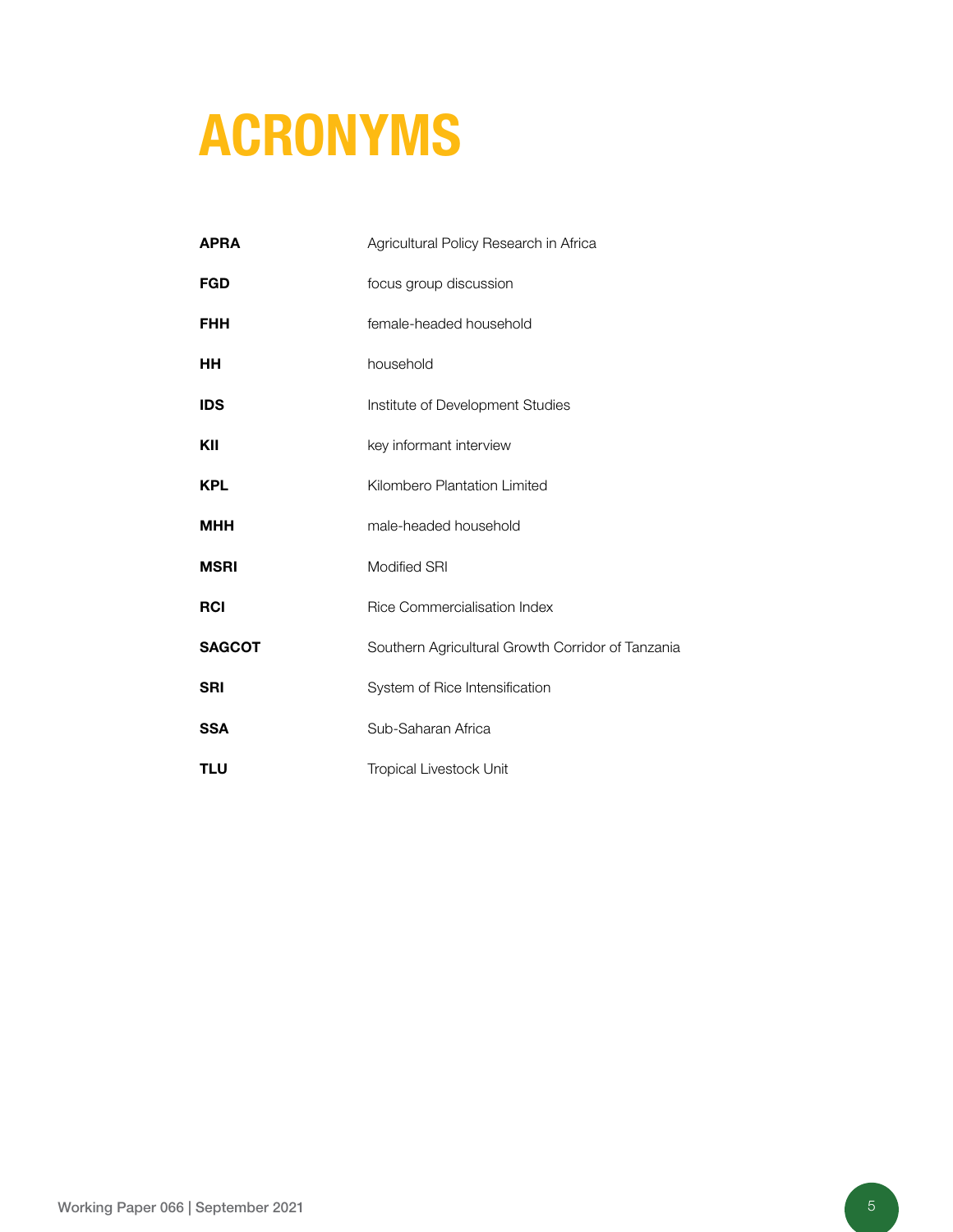### EXECUTIVE SUMMARY

This paper discusses System of Rice Intensification (SRI) interventions and its potential effects on paddy yield and commercialisation in Mngeta division, Kilombero district in Morogoro region, Tanzania. SRI is an innovative agroecological methodology that aims to improve yields and farmer's profits by creating the most suitable environment for the rice plant to grow. It comprises the precise set of cultivation practices specifically required for careful management of biophysical needs of the rice plant for producing high yields. In Kilombero district, SRI was established in 2009 by Kilombero Plantation Limited (KPL) in collaboration with the government of Tanzania. Although several practices were promoted as part of the SRI programme, adoption and embracing of SRI technologies was not purely holistic in Kilombero. In addition, some of the so-called SRI practices feature in conventional agronomic recommendations (e.g. early and regular weeding) and may not even be accepted as SRI in some other contexts (e.g. use of inorganic fertilisers and herbicides). To assess the effects, we compare between trained and non-trained farmers as well as between farmers who are members of SRI associations and non-SRI members on aspects of adoption of SRI interventions, paddy productivity and yields. In turn, the effects of SRI is evaluated in terms of its influence on rice yield per hectare and commercialisation at household level.

The analysis draws from the first round data set of the Agricultural Policy Research in Africa (APRA)<sup>1</sup> rice commercialisation study covering 537 rice-producing households selected randomly from ten villages in Mngeta division. The sample comprised of 463 smallscale farmers (86.2 per cent) and 74 medium-scale farmers (13.8 per cent). The sample had 471 (87.7 per cent) male-headed households (MHHs) and 66 (12.3 per cent) female-headed households (FHHs).

The study adopted a mixed methods approach where both qualitative and quantitative data were collected during the same period. Qualitative data were collected through focus group discussions (FGDs), key informant interviews (KIIs) and direct observation, whereas the quantitative data were based on the household survey. Data were processed using a combination of descriptive and econometric methods. The analysis followed three approaches: assessment of the level of association between the SRI interventions and household, as well as with plot attributes; a production function model to determine whether implementation of SRI management practices influenced paddy yields; and a fractional logistic model to assess the relationship between SRI interventions and rice commercialisation, controlling for the factors.

We found a significant association between SRI training and adoption of SRI management practices (p<0.01). About 62 per cent of the farmers who received SRI training adopted SRI while only 36 per cent of nontrained farmers adopted SRI. The mean SRI adoption rate of about 57 per cent by trained adopters was significantly higher than that of 35 per cent by nontrained adopters (p<0.01). The actual SRI practices adopted at plot levels varied widely among SRI adopters and non-adopters. There was a significant difference in the mean yield of paddy among plots with and without SRI practices. While plots without SRI practices achieved a mean yield of 2.4t/ha, plots with a combination of early and regular weeding achieved a mean yield of 3.3t/ha, and plots practicing a combination of raising seeding in a nursery, early and regular weeding and fertiliser application achieved a mean yield of 4.2t/ha. To achieve early and regular weeding it was essential to use herbicides.

Overall, herbicides were used on more than half (58 per cent) of all paddy plots, and a higher proportion (61.5 per cent) of the SRI plots used herbicides compared to only 49.3 per cent of the non-SRI plots. The production function analysis indicated age of household head, SRI training and most of the SRI practices (except seed) had a significant effect on the rice yield, holding other factors constant. The findings from the fractional logistic model revealed that a higher proportion of SRI-trained farmers and SRI group members attained

<sup>1</sup> This is a consortium of several institutions that seek to assess whether agricultural commercialisationis happening in six African countries (Ethiopia, Ghana, Malawi, Nigeria, Tanzania and Zimbabwe), and if such commercialisation is inclusive.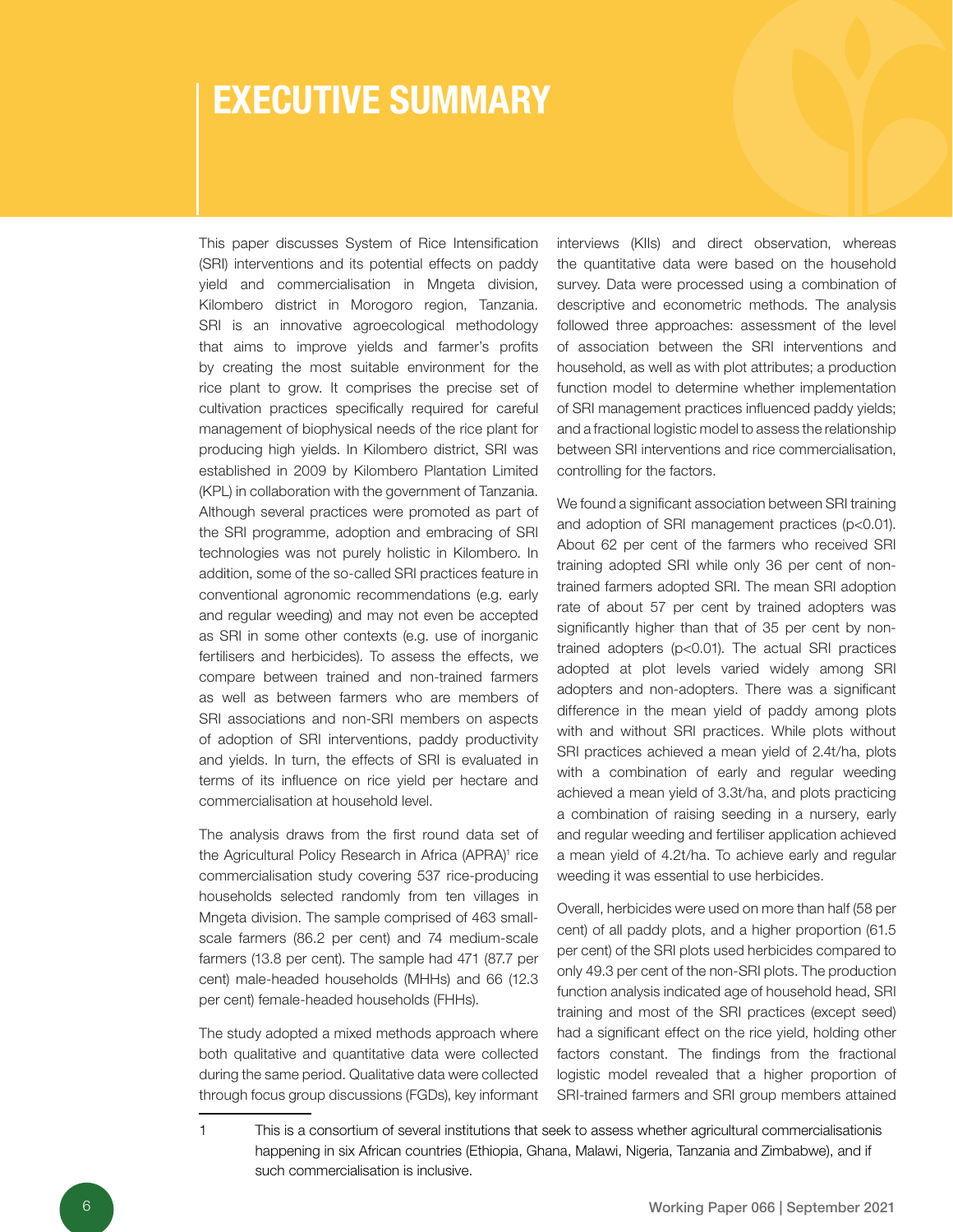higher rice commercialisation. The estimated mean Rice Commercialisation Index (RCI) for SRI-trained farmers was about 9 per cent higher than that of nontrained farmers (p<0.01); and there is a significant positive effect of productivity on rice commercialisation (p<0.01).

Generally, the findings from this study lead to four important conclusions:

- First, several practices were promoted by KPL as part of the SRI programme, but adoption is not purely holistic. Farmers decide to choose at least one of the following SRI practices: raising seed in nursery; planting in row; early weeding and regular weeding. We note that plots with SRI practices had a mean yield gain of about 33 per cent above plots without SRI practices. Besides, plots with a combination of two or more SRI practices produce more paddy yield.
- Second, there is spill-over of the SRI training to other farmers who did not attend. This is a positive message for sustainability of SRI practices and that, in due course, it is likely that more farmers will adopt and benefit from rice commercialisation.
- Third, in order to attain significant yield and commercialisation levels, farmers need to adopt and apply holistic SRI package.
- Lastly, embracing SRI practices has a potential to increase paddy yields and RCI and subsequently increase income of farming household. Low application of SRI practices is attributed to the perceived high cost of inputs such as improved seed and for being labour intensive.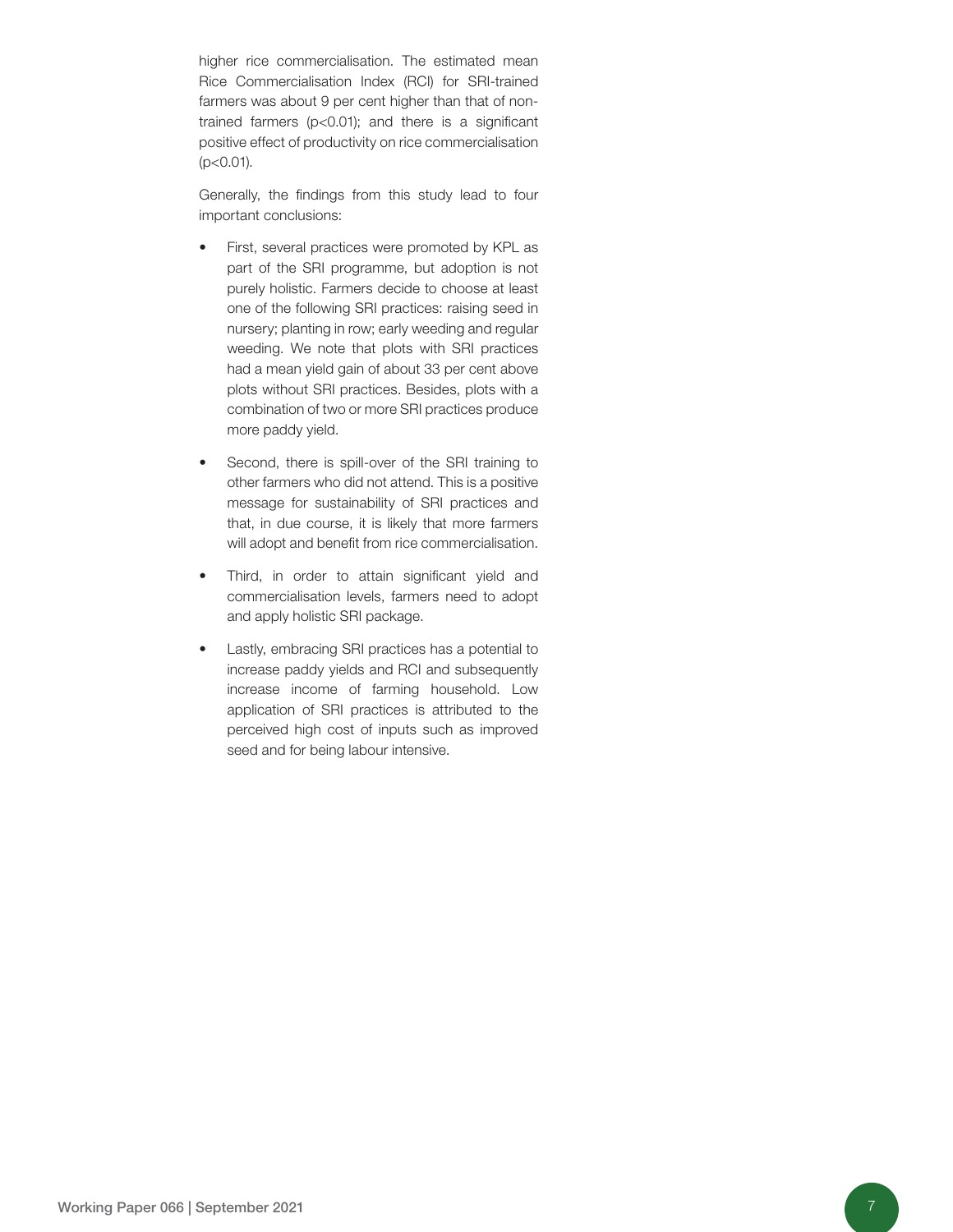### 1 INTRODUCTION

Rice is an important food and cash crop throughout Africa, Asia and other parts of the world. In Tanzania, rice is the second most important cereal crop (after maize) with an estimated average annual production of 2.2 million t, of which half is marketed (URT, 2009) – influencing the livelihoods of over 2 million people (Kahimba, Kombe and Mahoo, 2014). It is mainly produced under rain-fed conditions, with irrigation accounting for only about 20 per cent of the total cultivated area. Smallholder farmers cultivating between 0.5ha and 3ha account for about 90 per cent of rice production in the country (URT, 2019). The crop and the sub-sector in general are considered strategic by the government, given the great potential for improving food security, income, export earnings and creating employment opportunities.

The strategic nature of the crop owes to both demand and supply factors. On the demand side, due to a high population growth rate in Sub-Saharan Africa (SSA) and Tanzania, estimated at about 3 per cent and 2.7 per cent, respectively, rapid urbanisation and growing incomes provide increased market opportunities for the crop. The demand for rice in Tanzania reached 2.27 million t in 2019 and it is projected to increase by 2.9 per cent per year during the next five years (URT, 2018). On the supply side, the large untapped water resources potential and suitable land for rice production, estimated at about 21 million ha, provide great opportunities to expand production. However, there are supply side constraints, and one such constraint is low productivity.

The most recent Five-year Development Plan II for 2017/2021 and the Agricultural Sector Development Programme II have included the rice value chain as an important food and commercial crop for inclusive development, and realisation of the Vision 2025 (URT, 2019). Furthermore, in 2010, Tanzania launched the Southern Agricultural Growth Corridor of Tanzania (SAGCOT) development framework that includes the promotion of the uptake of improved agricultural technologies, especially among smallholder farmers so as to enhance agricultural growth, improve food security, reduce poverty and ensure environmental sustainability through commercial agriculture. One technology promoted under the SAGCOT development framework was SRI.

SRI was first introduced in Kilombero district in 2009 by KPL – a large-scale producer of rice and maize within Mngeta division (Isinika et al. 2020). Smallholder farmers were expected to benefit from large-scale farmers within the vicinity of KPL through technological spill-overs, market linkages and employment. Globally, SRI is promoted as the best set of technologies with the potential to improve rice yields and transform rice production from subsistence to commercialisation (Uphoff, 2012; Katambara et al., 2013; Kahimba, Kombe and Mahoo, 2014; Gathorne-Hardy et al., 2016).

SRI technology evolved from the work of Father Henri de Laulanié, a French Jesuit priest, in Madagascar in the 1980s (Stoop, Uphoff and Kassam, 2002). It is an innovative agroecological methodology that aims to increase yields and farmer's profits by creating the most suitable environment for the rice plant to grow through careful management of the rice plant and efficient use of available water resources. According to Stoop, Uphoff and Kassam (2002) and Barrett et al. (2004), SRI includes the following elements; (i) raising seedlings in a carefully managed nursery, (ii) early transplanting of seedlings 8–15 days old, (iii) single widely spaced transplants, (iv) early and regular weeding, (v) carefully controlled water management (intermittent wetting and drying of fields) and (vi) application of compost to the extent possible. However, since its conception in the 1980s, SRI technology has been widely adapted to suit different conditions and farmers' circumstances (Glover, 2011; West, 2017). In Kilombero district, farmers have been observed to adopt SRI components selectively, depending on their situation, and ambiguity exists regarding the modification made on the use of fertiliser and herbicides, and with or without water management control mechanisms.

Experience from various countries such as Cambodia, Indonesia, the Philippines and Vietnam, which have adopted SRI technology, has demonstrated a significant yield improvement. For example Samant (2017) reported increased rice yield from 60 per cent to over 100 per cent in India. Uphoff (2012) also noted an average yield varying from 5.7–8.1t/ha under SRI practices. In Tanzania, SRI is gaining popularity among small, medium and large-scale farms and it has spread widely and rapidly in paddy growing areas within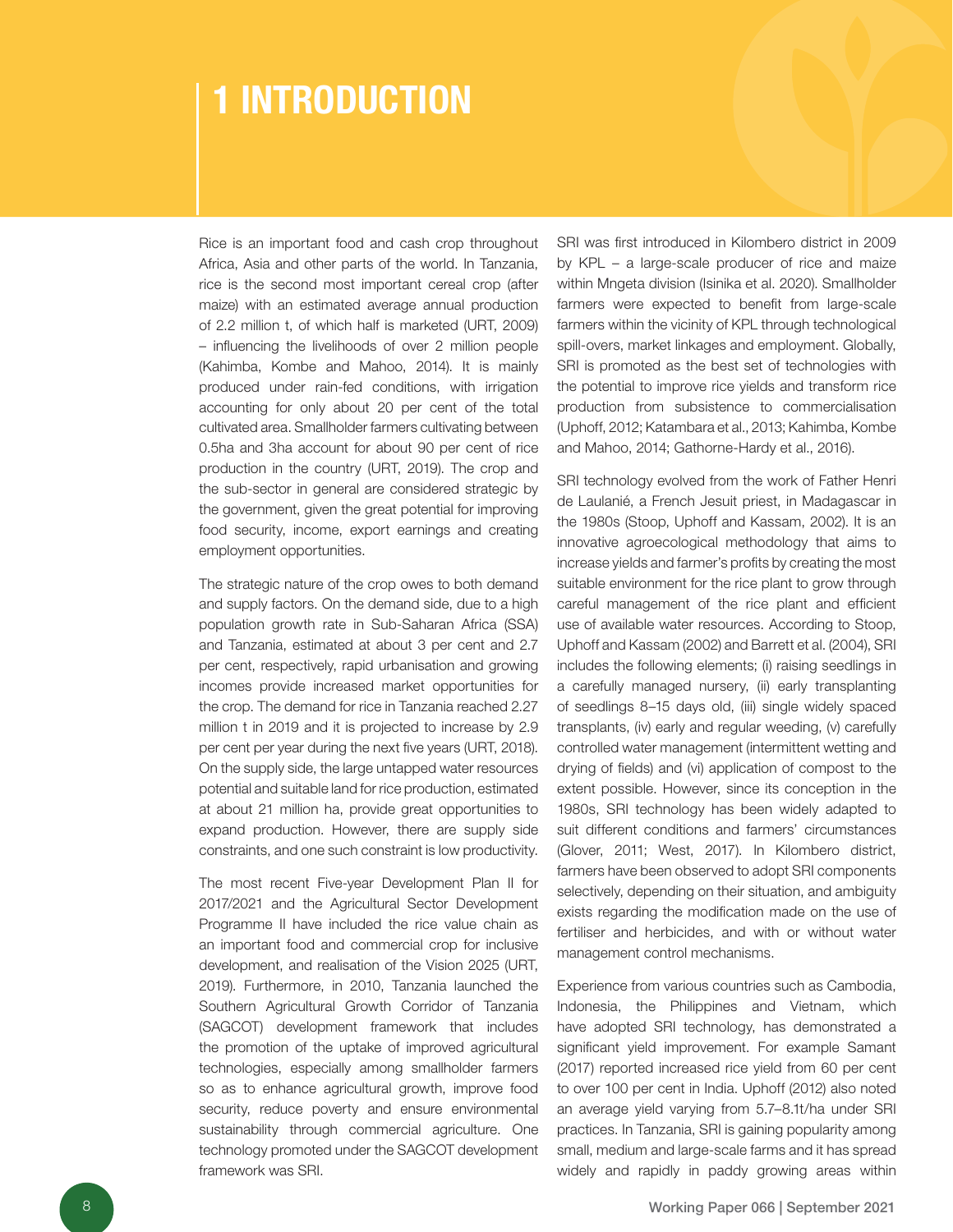Kilimanjaro, Mbeya, Morogoro, Mwanza and Tabora regions (Katambara et al. 2013; Kahimba, Kombe and Mahoo, 2014). Studies carried out in different parts of Tanzania show that the SRI set of technologies have the ability to produce higher yields ranging from 3t/ha under conventional technologies up to 6–8t/ha under irrigation. The SRI technology also uses less water, saving up to 25 per cent of irrigation water (Katambara et al., 2013; Kahimba, Kombe and Mahoo, 2014; Nakano, Tanaka and Keijiro, 2017).

However, water management is not practiced by the majority of SRI farmers in Kilombero valley, and the application of inorganic fertilisers and herbicides that has been adopted is not a typical principle of SRI. Nakano, Tanaka and Keijiro (2017) have branded the SRI practices in Kilombero as a modified SRI (MSRI) to take into account the inclusion of inorganic fertiliser and its application under rain-fed conditions. MSRI has posed several challenges, including crop loss due to water logging, soil fertility losses due to leaching, and reduced supply of water for downstream water users as well as increases in cost of production, which is contrary to SRI's goals. As a result, the distinction between SRI and non-SRI farmers has been ambiguous in the Kilombero district and ambiguity exists regarding the extent to which the various elements of SRI are in fact combined and how this influences yields and commercialisation levels.

To test the SAGCOT hypothesis regarding technological spill-overs from large-scale farmers to small-scale farmers and subsequent improvement of rice commercialisation, this paper presents lessons learned and policy implications from the practice of MSRI interventions, and findings for yield and rice commercialisation among smallholder farmers in Kilombero district. The paper draws on data from the APRA consortium that examines the role of agricultural commercialisation in fostering inclusive livelihood improvement.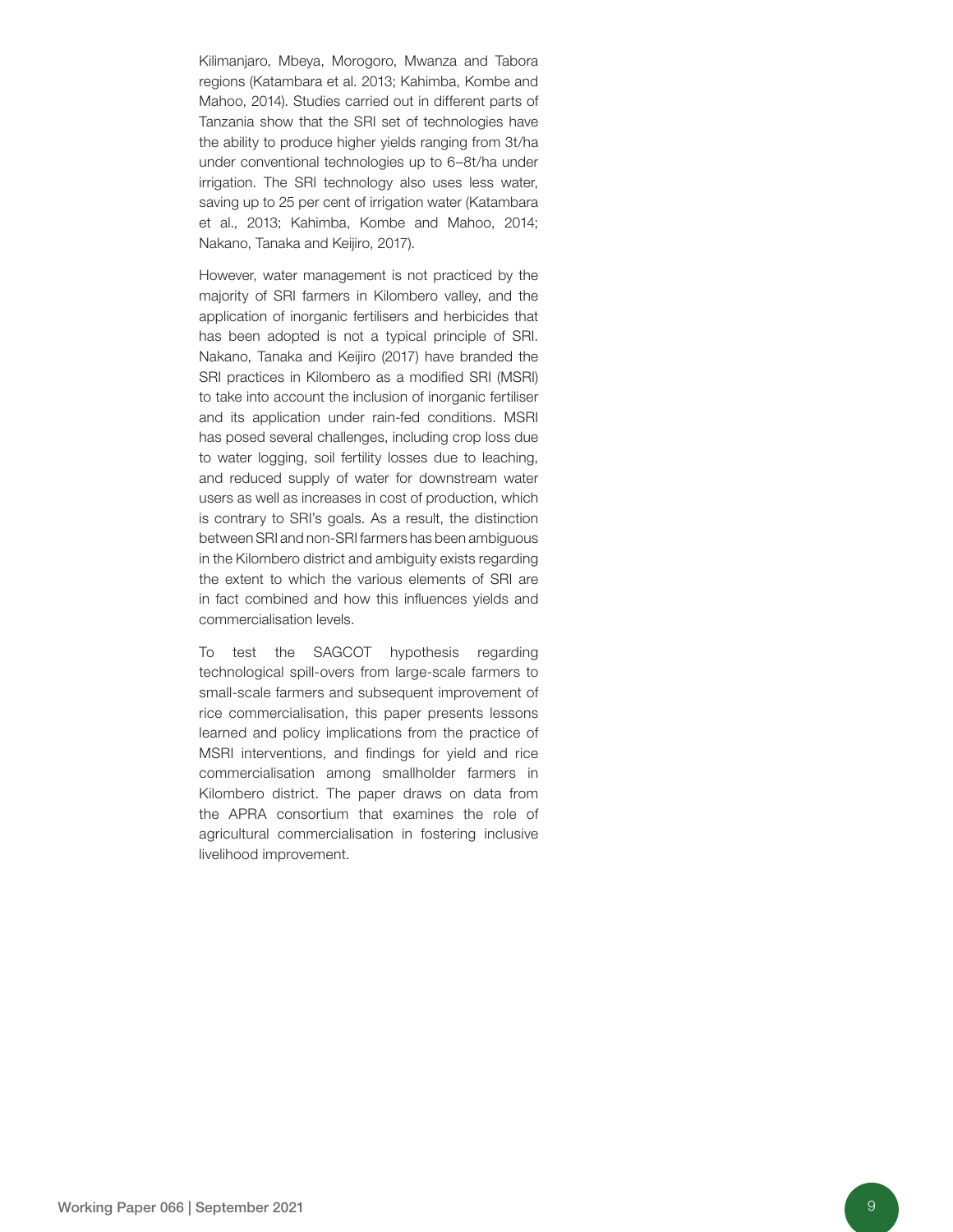### 2 THE SRI EXPERIENCE IN MNGETA **DIVISION**

In Kilombero, over 90 per cent of the rice farming is rain-fed; growing on lowland rice fields, implying that less than 10 per cent of the crop is irrigated. Under the traditional farming system, both irrigated and rain-fed rice fields are covered with water throughout the growing season. Such a system poses several challenges, including crop loss due to water logging, soil fertility loss due to leaching and reduced supply of water for downstream water users. While many development agents have promoted SRI technology in Kilombero, the story of SRI in Mngeta division is strongly linked to the KPL farm that is located within the division.

During the 2009/2010 cropping season, KPL, working in collaboration with the United States Agency for International Development and other development agencies, introduced SRI to improve productivity and production among smallholder farmers in order to improve their income and livelihoods (Wilson, 2016; West, 2017). Smallholders and medium-scale farmers were trained on the technical aspects of SRI as well other aspects including the power of collective action through groups for resource acquisition and marketing. By 2017, when the APRA study on rice commercialisation was conducted, a total of 8,043 farmers had undergone initial SRI training. After the training, farmers were organised into SRI groups, through which credit, technical as well as monitoring support were channeled. However, not all farmers who had attended training joined these farmer groups. Only 106 members of SRI associations were located in the ten villages that were selected for the study.

As discussed above, the MSRI adopted in KPL has been unique. It takes into account the inclusion of inorganic fertiliser and its application is under rain-fed conditions. Below we draw attention to some of the features that make SRI unique in KPL.

First, from the literature, SRI technologies are best suited for farms or plots within irrigation schemes, where water can be managed. However, in Mngeta division, only Njage village has a well-developed irrigation scheme, implying that most farmers using SRI are operating under rain-fed conditions. Nonetheless, some farmers have adapted the water management practices even on non-irrigated farms.

Second, to ensure that farmers had access to all the required inputs, Yosefu Microfinance and YETU bank facilitated acquisition of inputs. The use of purchased inputs is however not part of the original SRI vision introduced by Fr. Henri de Laulanié.

Third, in another departure from the original SRI vision, SRI group members in Mngeta division were encouraged to plant a higher yielding hybrid rice variety (SARO-5), which was also planted on the KPL estate so that farmers could sell their paddy to KPL (Isinika and Mwajombe, 2018). However, this lasted for only a few seasons due to significant competition from smallscale independent buyers, which prefer rice produced by local seed varieties because it has better aromatic attributes than SARO- 5.

Overall, given the present average yield in Mngeta division of 2t/ha, findings suggest a 50 per cent potential yield gain should be attainable when the SRI package is implemented correctly. However, Krishna, Biradarpatil and Channappagoudar. (2008) argue that the actual yield gain from the SRI interventions will vary based on the training package, seed variety, local conditions and how well the SRI practices are implemented.

Further, Nakano, Tanaka and Keijiro (2017) assessed the impact of rice production training in a modified version of SRI for technology adoption on rice yield and profitability under rain-fed conditions using plot level data from Kilombero in 2014. Our study builds on this stream of work, and uses cross sectional data for 2016/17 from the same geographical area to assess SRI interventions, rice yield at plot level and rice commercialisation at household level.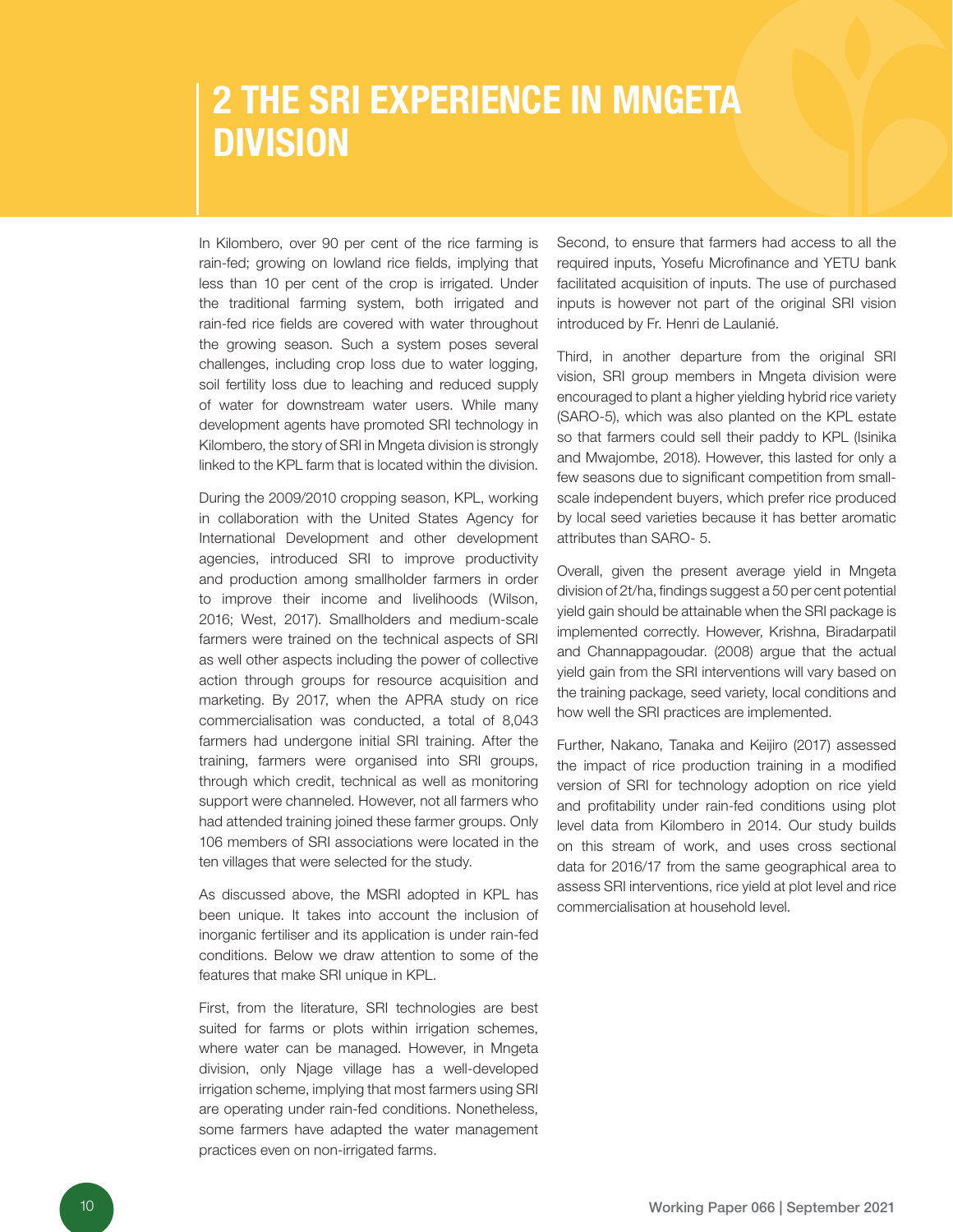### 3 DATA AND METHODOLOGY

#### *3.1 Study area*

The study area of Kilombero district is in central-southern Tanzania and the study population is composed of paddy farming households. A total of 537 rice-producing households were selected randomly from ten villages restricted to 30km from KPL, covering villages from Mchombe, Mngeta and Chita wards in Mngeta division. Out of 537 respondents, 463 were small-scale farmers (86.2 per cent) and 74 were medium-scale farmers (13.8 per cent). The sample comprised of 471 (87.7 per cent) MHHs and 66 (12.3 per cent) FHHs. Given that the focus of this paper is on SRI interventions, paddy productivity, yield and commercialisation of smallscale farmers, the small-scale farmers and SRI farmers were combined and then post-stratified in terms of SRI training status and membership to SRI farmers' groups. For the purpose of this study we classified farmers as small-scale if their land area under cultivation was below 5ha, as medium-scale if they are between 5.1–20ha, and large-scale above 20ha.

#### *3.2 Conceptual framework*

Our conceptual framework (Figure 3.1) outlines the various intervention pathways to paddy yields and rice commercialisation levels. It is based on the premise that SRI interventions influence plot and household level outcomes when farmers are both, trained in SRI technologies, and join farmer groups to benefit from continuing technical support and credit facilitation. In our sample, some of the trained farmers opted to adopt SRI using their own resources, and others received training but they did not or could join the SRI farmer groups. Meanwhile, some of the smallholder farmers never attended training, yet they adopted by observing and learning from neighbours and friends (spill-over effects), as illustrated by the dotted line in Figure 3.1.

It is expected, however, that those who attended training are more likely to achieve better yields since they learned the steps first hand. And, even among those who received training, farmers who joined SRI farmer groups are expected to out-perform the non-members since they benefited from regular



Figure 3.1: Conceptual framework on SRI adoption and implication on rice yield

Note: NAFAKA = Tanzania Staples Value Chain Source: Authors' own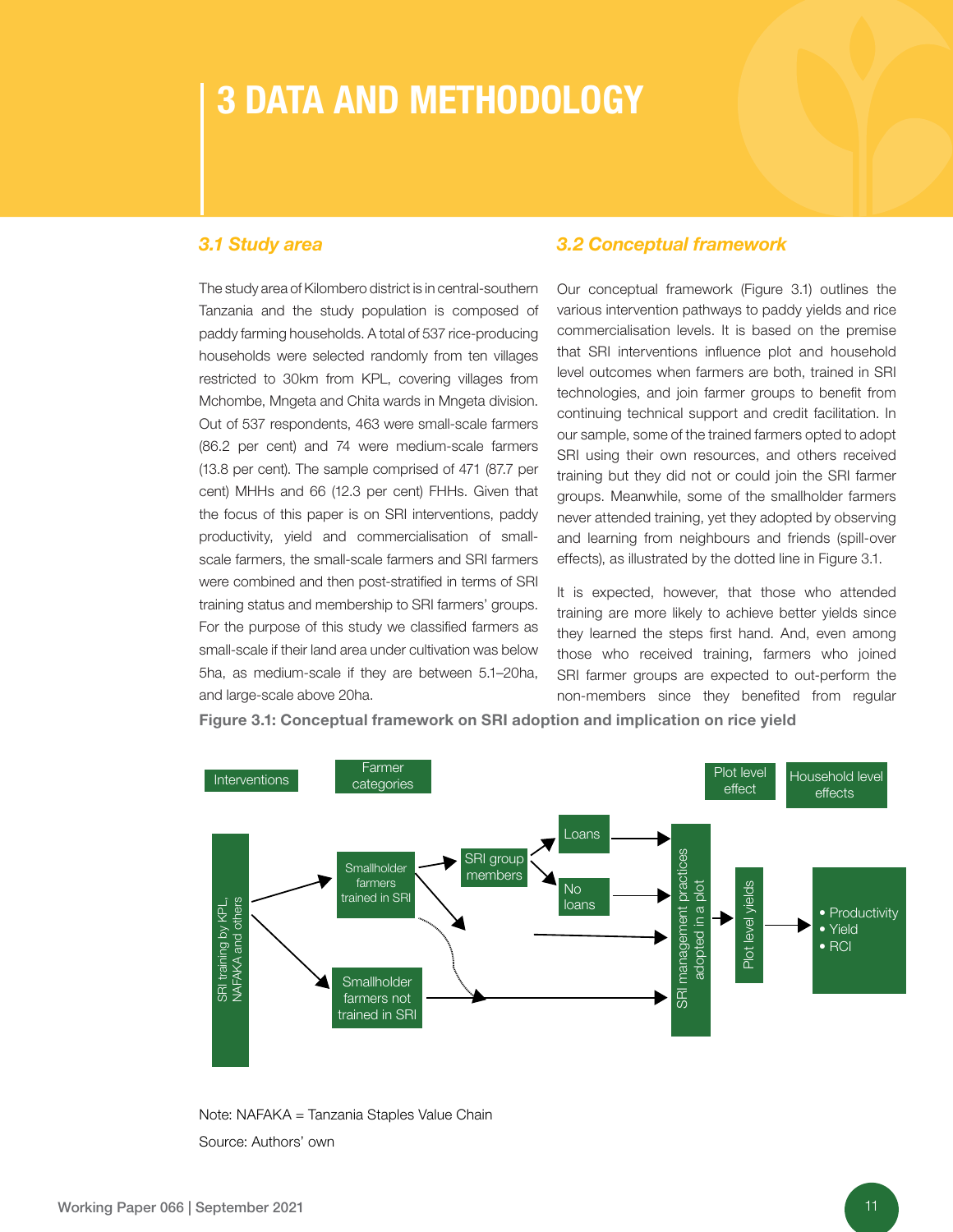interactions with other SRI members and followup from KPL facilitators, while some also benefited further through loans. These potential performance differences in terms of yields and production may also translate to higher commercialisation levels. We examined these hypotheses about the adoption and subsequent performance linked with SRI interventions by comparing trained and non-trained farmers, SRI and non-SRI members (of farmer groups). A farmer is considered to have adopted SRI if at least one recommended practice was implemented on at least one paddy plot.

Three hypotheses are examined (stating the null below):

- i. There are no significant differences between households with a member trained in SRI and households without a member trained in SRI; and between SRI group and non-SRI group members.
- ii. SRI interventions (training, member groups and management practices) had no significant influence on rice yields at the plot level.
- iii. SRI interventions had no influence on rice commercialisation.

#### *3.3 Sampling and data collection*

Quantitative data were collected using a structured questionnaire, which captured a number of variables on SRI technology adoption and related outcomes. These included: household demographics, plot level data on plot characteristics, crops cultivated, input use, agronomic practices, harvest and sales. Specific questions were included on SRI: about SRI training, membership to SRI groups, access to loans, SRI plots and non-SRI rice plots, and SRI management practices. The questions on SRI management practices were about the use of nursery, early and regular weeding and use of fertilisers (leading to three management practices).<sup>2</sup> Qualitative data were collected using a guided list of open-ended questions, using FGDs in each village and KIIs.

#### *3.4 Empirical strategy*

Descriptive and econometric analyses were conducted using quantitative data post stratification as in Isinika et al. (2020). Preliminary data analysis from the KII information revealed two important points; first, farmers who received SRI training were SRI members and adopters of SRI, but some were also small-scale farmers and medium-scale farmers. Second, there were farmers who were trained on SRI, but did not join SRI groups as mentioned earlier (see Annex 1). Hence, we re-visited the small-scale farmers and SRI classification, similar to Isinika et al. (2020), and reclassified on the basis of SRI training and use of SRI management practices. Using the new grouping, we conducted two analyses: First, plot-level analysis that examined the SRI interventions and corresponding paddy yield; second, we linked this with householdlevel analysis of SRI interventions and the RCI.

#### *3.4.1 Plot level analysis*

The plot-level analysis consists of three steps:

- a. Descriptive analysis of plot attributes and input use to examine if there are clear differences between participants and non-participants of SRI interventions. An independent sample t and F-tests is used, and non-parametric test is used to compare medians. A Chi square test is used to examine the association between the SRI interventions and household attributes such as SRI training, sex, age and years of schooling of household head.
- b. Analysis of SRI practices and resulting paddy yields, comparing participants and nonparticipants of SRI interventions.
- c. Production function analysis of SRI management practices and influence on rice production, controlling for input levels, household and plotlevel characteristics

To understand the likely net effect of SRI intervention for a given plot, it would be necessary to control for observed and unobserved farmer and plot-level attributes that are related to input use and productivity. The differential production function approach in Barrett (2014), using cross-section data, requires a pair of plots (with and without an intervention) from the same farmer. However, while each household in our survey had at least one SRI plot and one non-SRI plot, the validity of such pairing in terms of actual SRI interventions falls apart in our case. Further, Nakano, Tanaka and Keijiro (2017) studied the impact of training on the intensification of rice farming in rain-fed areas in Tanzania using plot-level panel data, employing a Difference in Difference model, allowing for the control of plot-specific and householdspecific time invariant characteristics.

<sup>2</sup> However, the questions did not capture further details about the practices such as days to transplanting, actual weed control methods and water use and management.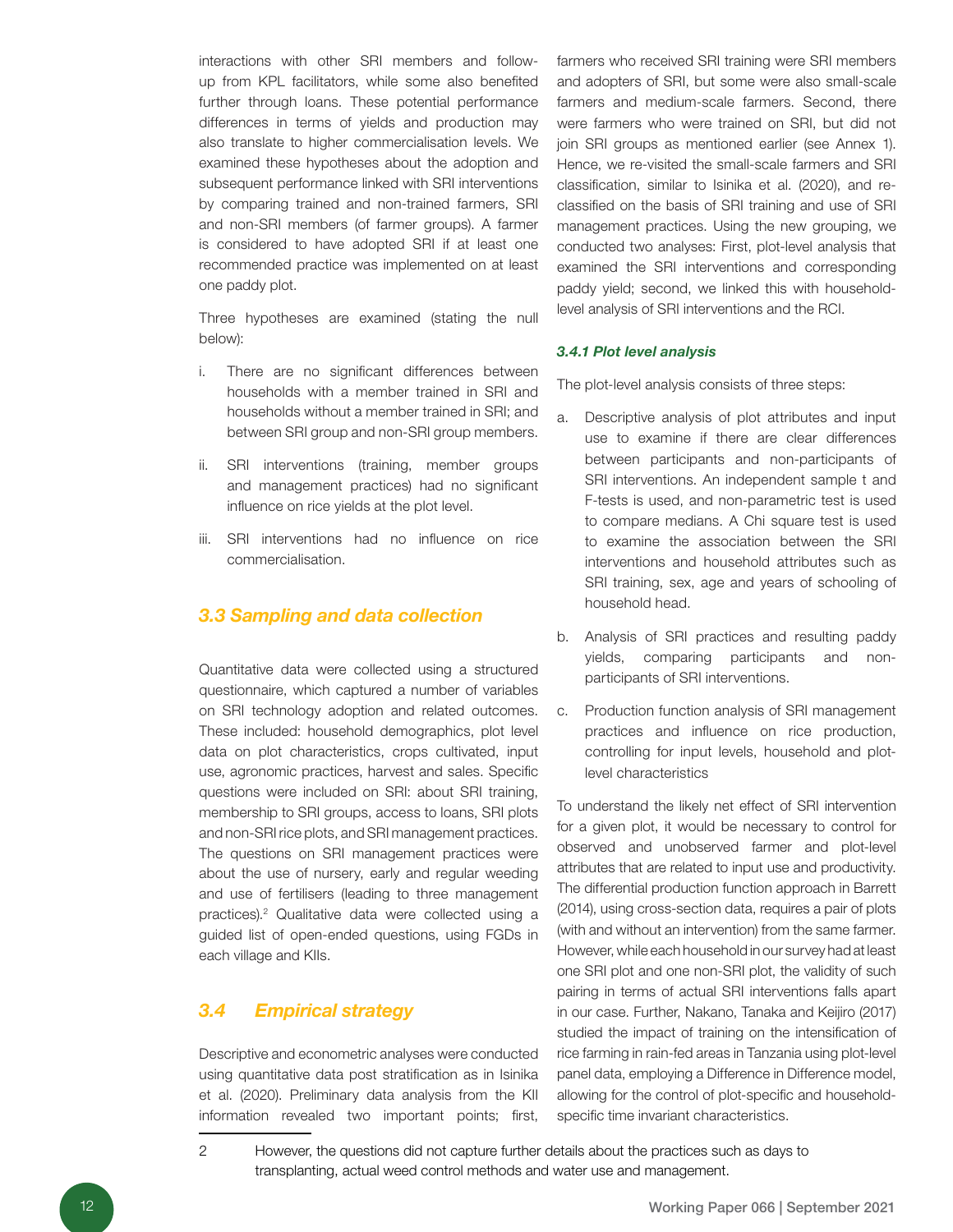Our approach, while inspired by this earlier work, uses a production function model that allows for SRI practices to vary across households (Gathorne-Hardy et al., 2016). The production function is conceptualised as:

$$
Y_{ij} = A_{ij} S_{ij}^{\beta 1} L_{ij}^{\beta 2} F_{ij}^{\beta 3} H_{ij}^{\beta 4} e^{\varepsilon_{ij}}
$$
 (1)

Where,  $Y_{ii}$  = Rice yield for ith farmer on plot j in t/ha

 $S<sub>ii</sub> = kg/ha$  of seed used by ith farmer on plot j

 $L_{ii}$  = Total labour in days used by ith farmer on plot j

 $F_{ii}$  = Total inorganic fertiliser in kg/ha used by i i<sup>th</sup> farmer on plot j

 $H<sub>ii</sub> =$  Quantity of herbicide in I/ha used by i<sup>th</sup> farmer on plot j

 $\varepsilon_{ii}$  = Disturbance term

 $A<sub>ii</sub> = A parameter reflecting the efficiency$ of transforming the inputs into output (paddy) for i<sup>th</sup> farmer on plot j. The efficiency varies across plots and farmers, reflecting heterogeneity in plot and farmer characteristics.

 $β_1$  to  $β_4$  are partial elasticities of production (0 <  $β_1$  <1) to be estimated. Logarithmic tranformation of equation 1 yields:

$$
lnY_{ij} = lnA_{ij} + \beta_{1j}lnS_{ij} + \beta_{2j}lnL_{ij}
$$
  
+  $\beta_{3j}lnF_{ij} + \beta_{4}lnH_{ij} + \varepsilon_{ij}$  (2)

The efficiency of transforming inputs into output is influenced by various factors namely: the biophysical conditions of a given plot (quality of soil), distance from the homestead, management practices applied, and quality of the inputs, among others. We also control for household attributes such as SRI training, sex of household head, age of household and years of schooling of household head. The household-level attributes don't vary across plots, but they interact with plot attributes and SRI practices to influence the efficiency of transforming inputs into outputs.

Therefore, *I*nA<sub>is</sub> can be presented as below:

$$
ln A_{ij} = \theta_o + \theta_1 DS Q_{ij} + \theta_2 HR_{ij} + \rho SR P_{ij}
$$
  
+ 
$$
\sum_{l} \delta_l Plot * HH_D \tau_{ij}
$$
 (3)

Where, DSQ is Soil quality dummy, assigned a value of 1, if a plot has good soil quality and 0 otherwise, as reported by farmer; HR is plot distance from the homestead to the plot in hours; SRP captures SRI practices denoted as a dummy variable assigned a value of 1 if at least one SRI practice was applied for the plot, and 0 other wise, with the reference category being absence of SRI practices. Plot\*HH\_D is an interaction term between plot attributes and household attributes where plot attributes distinguish use and non-use of SRI practices (nursery, fertiliser, early and frequency weeding) and household attributes (age, education, household size, land size, livestock onwership, non-farm income and total income).  $τ_i$  is the disturbance term.

$$
lnY_i = \theta_o + \theta_1 DSQ_{ij} + \theta_2 HR_{ij} + \rho SRIP_{ij}
$$
  
+ 
$$
\sum_l \delta_l Plot * HH\_D + \dots + \beta_1 lnS_i
$$
 (4)  
+ 
$$
\beta_2 lnL_i + \beta_3 lnF_i + \beta_4 lnH_i + \gamma_{ij}
$$

Replacing equation (3) in equation (2), our final equation for the plot-level estimation is presented below:3

Where:  $\gamma_{ii}$  = is a composite error term equal to εij+τij. Annex 2 presents a full description of the variables and the expected signs of the coefficients.

#### *3.4.2 Household-level analysis: SRI interventions and commercialisation*

Next, we examined the relationship between SRI interventions and rice commercialisation at the household-level using a fractional logit regression model.4

We estimate the following:

$$
E(RCI|X) = \exp(X\beta) / [1 + \exp(X\beta)] \tag{5}
$$

<sup>3</sup> Interpreting the coefficients from Equation 4: the first part before the inputs is linear (it is based on log-lin funcional form), while the part with inputs is based on log-log functional form. For the log-lin part, the coefficients associated with dummy variables is transformed as exp(coeffient)-1)\*100 and reflect a relative change in per cent with respect to the reference group. For coefficients associated with quantitative variables, they are multiplied by 100 and will reflect a relative change in per cent for a unit change of an explanatory variable. Lastly for the inputs, (log-log part) the coeficients reflect a per cent change of mean yield given a 1 per cent change of an input, holding other factors unchanged.

<sup>4</sup> The model is preferred to the two limit Tobit corner solution model as it overcomes the possible problem of inconsistent parameter estimates (Wooldridge, 2010).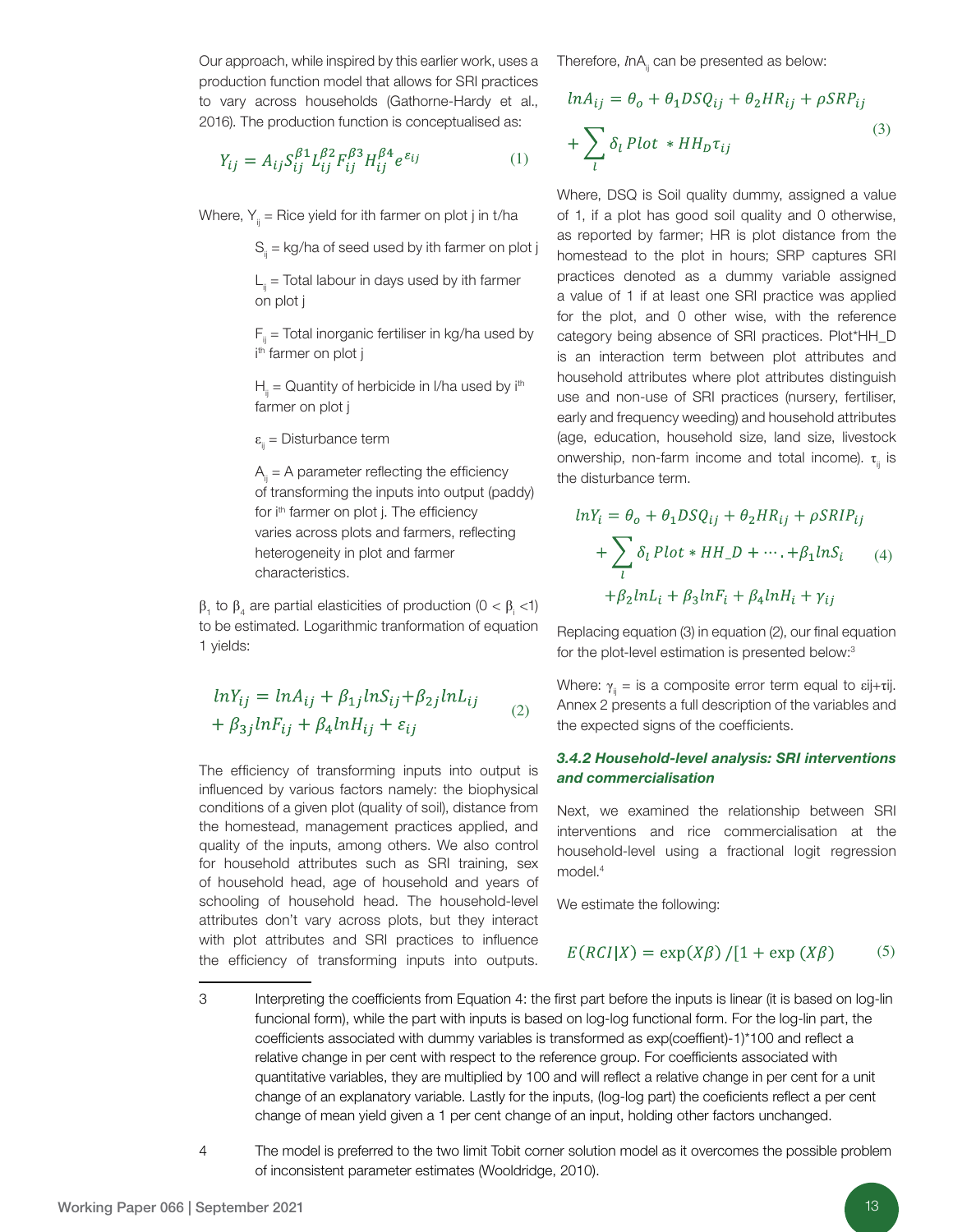Where RCI represents the commercialisation index defined in the interval (0-1). The vector X includes explanatory and control variables, categorised into household-level attributes (training, farm size, household size, level of education of household head, sex of household head, household total nonfarm income, livestock income and farmer type), and community level or location-level factors (access to extension service and distance to the nearest rice mill). The key variable of interest is SRI training. The parameters are estimated by Bernoulli Quasi Maximum Likelihood Estimation fractional logistic regression (Wooldridge, 2010).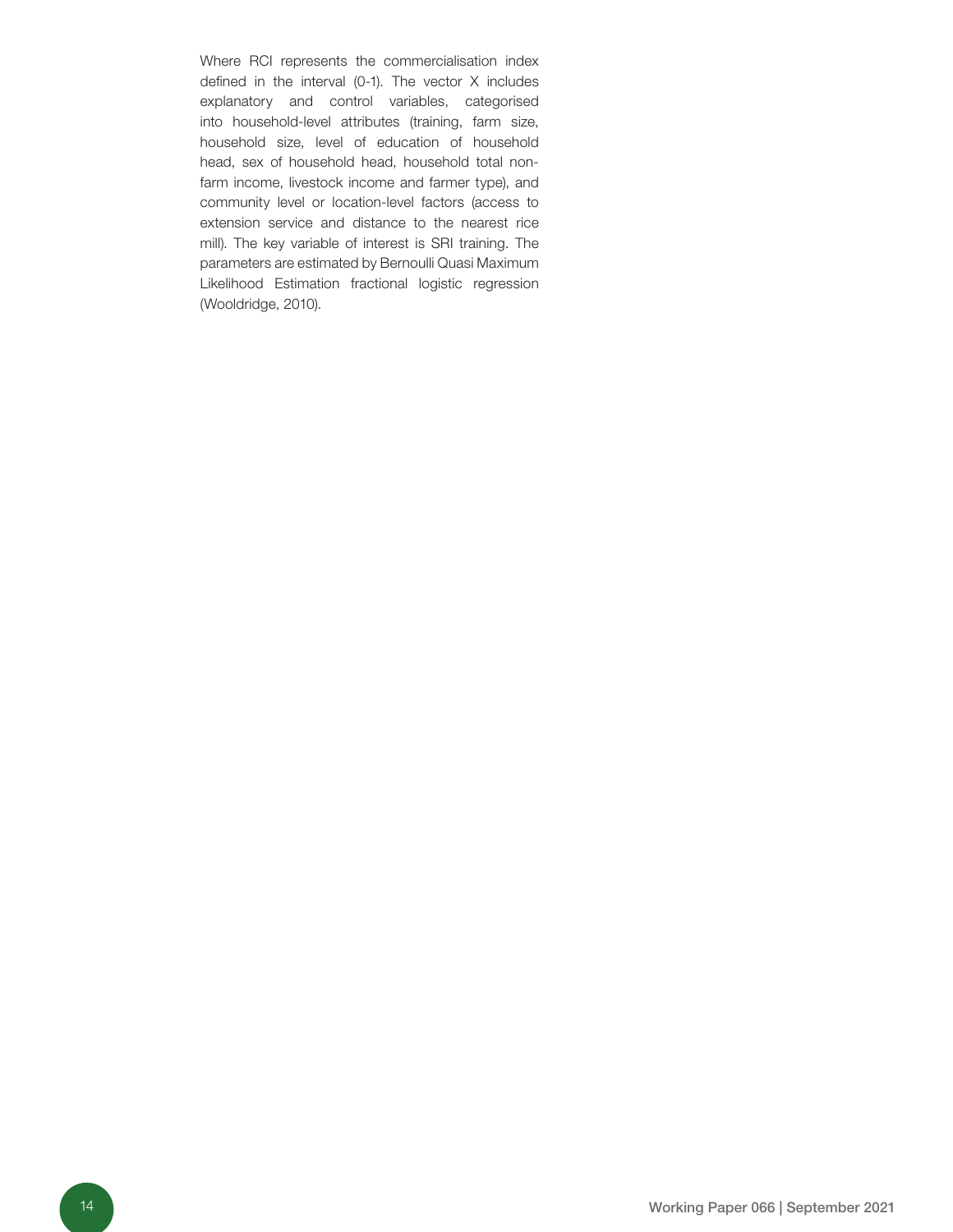### 4 RESULTS AND DISCUSSION

#### *4.1 Household characteristics and SRI interventions*

Table 4.1 presents the comparison of demographic characteristics between participants and nonparticipants of SRI. The SRI participants who received training had a smaller proportion of FHHs, had older household heads (p<0.1), larger families (p<0.01), more land (p<0.01), and higher non-farm and total income. In addition, they were located closer to rice mills on average, and the majority were using mobile money. We found no differences between those with SRI training and those without in terms of years of schooling of household head and land area under paddy production.

SRI training included providing participants with 26kg of chemical fertiliser and 4kg of SARO-5 rice seeds, likely explaining why so many people went for SRI training in Mngeta division. The training took place over nine years, while our survey was conducted recently in 2016/2017. In addition, KPL facilitated the creation of SRI farmer groups for farmers who had completed training. Instead of continuing to provide free inputs, KPL also facilitated access to loans through Yosefu Microfinance and YETU bank as outlined earlier.

Table 4.2 reports the differences by training, membership to SRI groups and access to loans for adoption of SRI practices. We found that 164 out of 428 sampled small-scale farmers and SRI farmers (38.3 per cent) attended SRI trainings. The adoption rate of SRI technologies was significantly higher among farmers who received training compared to those who did not and this was true both during previous years and during the 2016/17 season.

The fact that non-participants in SRI training also adopted SRI in rice production supports our prior expectation that SRI diffusion to other farmers had been taking place in the villages surrounding KPL. We also observed that SRI adoption had been increasing over time, from about 40 per cent in previous years to 54 per cent in 2016/17. Similarly, this result is comparable with qualitative findings which also

|                          |                           | No SRI training |             |                   | <b>SRI</b> training |              |             |                   | $p> t /\chi$ 2 |       |
|--------------------------|---------------------------|-----------------|-------------|-------------------|---------------------|--------------|-------------|-------------------|----------------|-------|
| <b>Input</b>             | <b>Units</b>              | $\mathsf{n}$    | <b>Mean</b> | <b>Std</b><br>dev | Median              | $\mathsf{n}$ | <b>Mean</b> | <b>Std</b><br>dev | <b>Median</b>  |       |
| Age of head              | years                     | 264             | 44.6        | 14.9              | 41.0                | 164          | 46.9        | 11.4              | 46.5           | 0.063 |
| Education of head        | years                     | 264             | 5.9         | 2.8               | $\overline{7}$      | 164          | 7.2         | 2.4               | $\overline{7}$ | 0.427 |
| Female-headed            | $\%$                      | 264             | 16.7        |                   |                     | 164          | 9.1         |                   |                | 0.027 |
| HH size                  | number                    | 264             | 4.9         | 2.2               | 5                   | 164          | 5.1         | 2.3               | 5              | 0.000 |
| Land size                | ha                        | 264             | 1.9         | 1.2               | 1.6                 | 164          | 2.9         | 3.2               | 2.2            | 0.000 |
| Land under paddy         | ha                        | 264             | 1.7         | 2.2               | 1.2                 | 164          | 1.8         | 1.9               | 1.4            | 0.140 |
| No. of livestock         | TLU                       | 205             | 1.1         | 2.6               | 0.2                 | 141          | 0.9         | 1.4               | 0.3            | 0.340 |
| Non-farm income          | <b>TSh</b><br><b>'000</b> | 264             | 559.2       | 1179.1            | 121.0               | 164          | 1101.6      | 1814.5            | 382.5          | 0.000 |
| Total HH income          | TSh<br><b>'000</b>        | 264             | 1334.1      | 1884.2            | 767.0               | 164          | 2617.0      | 3390.1            | 1467.9         | 0.000 |
| Distance to rice<br>mill | km                        | 211             | 3.5         | 4.0               | 1.6                 | 126          | 2.7         | 3.5               | 1.1            | 0.075 |
| Mobile money<br>usage    | % of HH                   |                 | 72.2        |                   |                     |              | 86.6        |                   |                | 0.001 |

#### Table 4.1: Household and farm characteristics by SRI training status

Note: Std dev = standard deviation;  $HH =$  household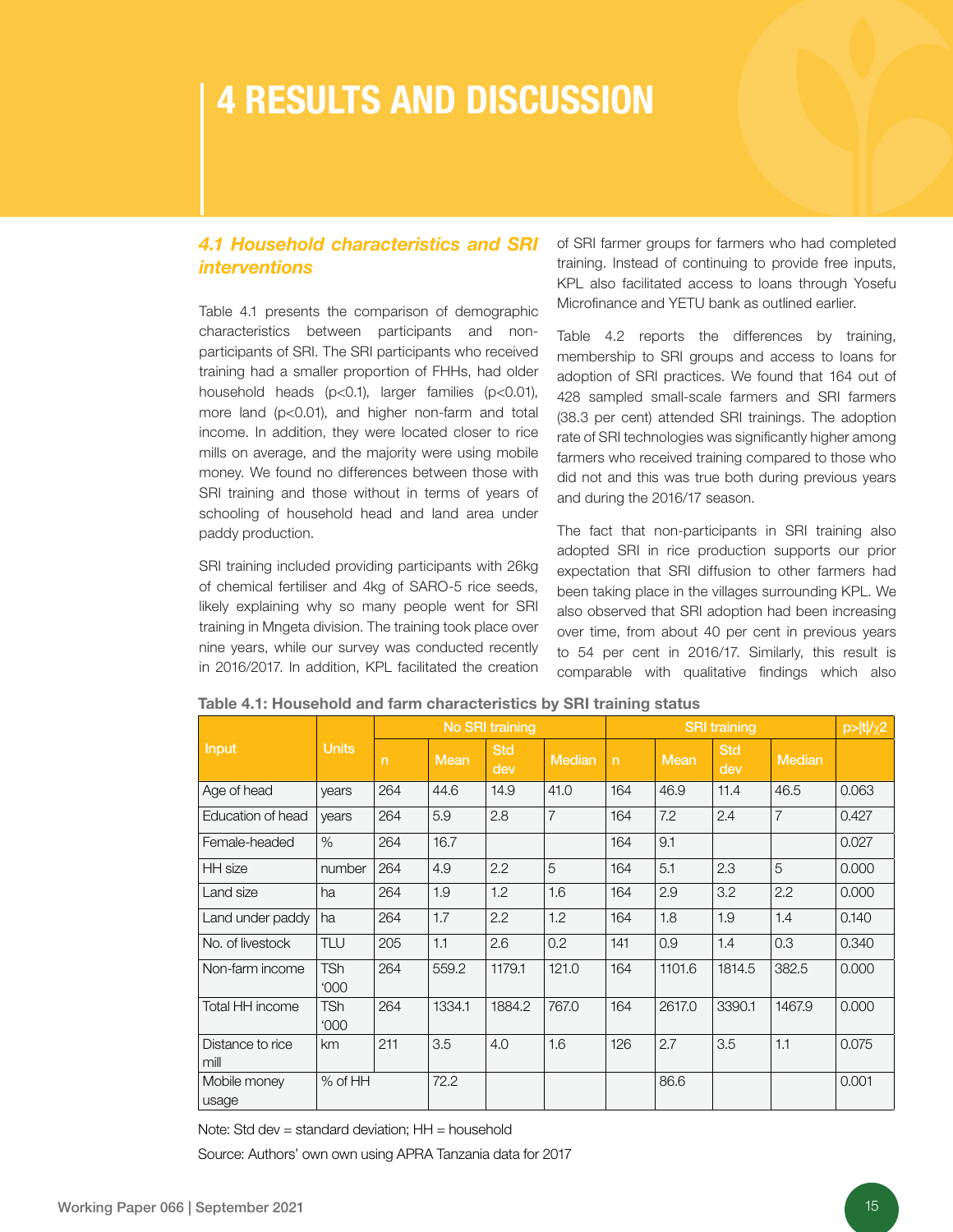indicated an increase in adoption of SRI practices over time (Isinika and Mwajombe, 2018).

Item 2 in Table 4.2 shows a significant association between SRI adoption and membership to farmers' groups by trained farmers (p<0.05). While about 62 per cent of SRI members adopted SRI practices, only about 47 per cent of non-members trained in SRI adopted the SRI. As shown in Annex 2, the SRI adoption rate in terms of percentage of total rice area under SRI was significantly higher for SRI-trained farmers than nontrained farmers (p<0.01) and for association members compared to non-members (p<0.1).

Access to loans facilitated by KPL was restricted to SRI members only, being availed from 2014/15 to 2016/17. The largest number of beneficiaries were recorded in 2015/16 (Table 4.2). The number of loan recipients declined during 2016/17 due to failure to repay loans during previous years. It appears that the loan programme was detested by farmers due to unpopular administrative procedures (Nakano, Tanaka and Keijiro, 2017; Isinika and Mwajombe, 2018). Although a larger percentage of loan recipients adopted SRI than nonrecipients of loans in all three seasons, there was no significant association between adoption of SRI and the receipt of loans in 2014/15 and 2015/16. In 2016/17, 19 out of the 21 loan recipients adopted SRI.

Table 4.2: Household adoption of SRI interventions by SRI training, membership and credit access

| Item 1: SRI adoption by SRI training status                     |                 |                         |                        |                          |                    |                         |               |          |       |
|-----------------------------------------------------------------|-----------------|-------------------------|------------------------|--------------------------|--------------------|-------------------------|---------------|----------|-------|
| Period                                                          | <b>Adoption</b> |                         | <b>No SRI training</b> | <b>With SRI training</b> |                    |                         | All           |          |       |
|                                                                 | status          | $\overline{\mathsf{n}}$ | $\frac{1}{2}$          | $\overline{\mathsf{n}}$  | $\%$               | $\overline{\mathsf{n}}$ | Mean          | $\chi^2$ | p     |
| Previous years                                                  | Non<br>adopters | 187                     | 70.8                   | 68                       | 41.5               | 255                     | 59.6          | 36.23    | 0.000 |
|                                                                 | Adopters        | 77                      | 29.2                   | 96                       | 58.5               | 173                     | 40.4          |          |       |
|                                                                 | All             | 264                     | 100                    | 164                      | 100                | 428                     | 100           |          |       |
| 2016/17                                                         | Non<br>adopters | 169                     | 64.0                   | 63                       | 38.4               | 232                     | 54.2          | 26.71    | 0.000 |
|                                                                 | Adopters        | 95                      | 36.0                   | 101                      | 61.6               | 196                     | 45.8          |          |       |
|                                                                 | All             | 264                     | 100                    | 164                      | 100                | 428                     | 100           |          |       |
| Item 2: SRI adoption by trained farmers by membership status    |                 |                         |                        |                          |                    |                         |               |          |       |
|                                                                 | Adoption        |                         | Non-members            |                          | <b>SRI</b> members |                         | All           |          |       |
|                                                                 | status          | n                       | $\frac{9}{6}$          | n                        | $\frac{9}{6}$      | n                       | $\frac{9}{6}$ | $\chi^2$ | p     |
|                                                                 | Non<br>adopters | 23                      | 53.5                   | 40                       | 33.1               | 63                      | 38.4          | 5.60     | 0.018 |
|                                                                 | Adopters        | 20                      | 46.5                   | 81                       | 66.9               | 101                     | 61.6          |          |       |
|                                                                 | All             | 43                      | 100                    | 121                      | 100                | 164                     | 100           |          |       |
| Item 3: SRI adoption status by loan access of SRI group members |                 |                         |                        |                          |                    |                         |               |          |       |
| Season                                                          | <b>Adoption</b> |                         | No access              |                          | Had access         |                         | All           |          |       |
|                                                                 | <b>status</b>   | $\overline{\mathsf{n}}$ | $\frac{9}{6}$          | $\overline{\mathsf{n}}$  | $\frac{0}{0}$      | $\overline{\mathsf{n}}$ | $\frac{9}{6}$ | $\chi^2$ | p     |
| 2014/15                                                         | Non<br>adopters | 32                      | 35.6                   | 6                        | 24                 | 38                      | 33.0          | 1.18     | 0.280 |
|                                                                 | Adopters        | 58                      | 64.4                   | 19                       | 76                 | 77                      | 67.0          |          |       |
|                                                                 | All             | 90                      | 100                    | 25                       | 100                | 115                     | 100           |          |       |
| 2015/16                                                         | Non<br>adopters | 24                      | 40                     | 16                       | 26.7               | 40                      | 33.3          | 2.40     | 0.121 |
|                                                                 | Adopters        | 36                      | 60                     | 44                       | 73.3               | 80                      | 66.7          |          |       |
|                                                                 | All             | 60                      | 100                    | 60                       | 100                | 120                     | 100           |          |       |
| 2016/17                                                         | Non<br>adopters | 37                      | 34.4                   | $\overline{2}$           | 9.5                | 39                      | 32.5          | 6.125    | 0.013 |
|                                                                 | <b>Adopters</b> | 62                      | 62.6                   | 19                       | 90.5               | 81                      | 67.5          |          |       |
|                                                                 | All             | 99                      | 100                    | 21                       | 100                | 120                     | 100           |          |       |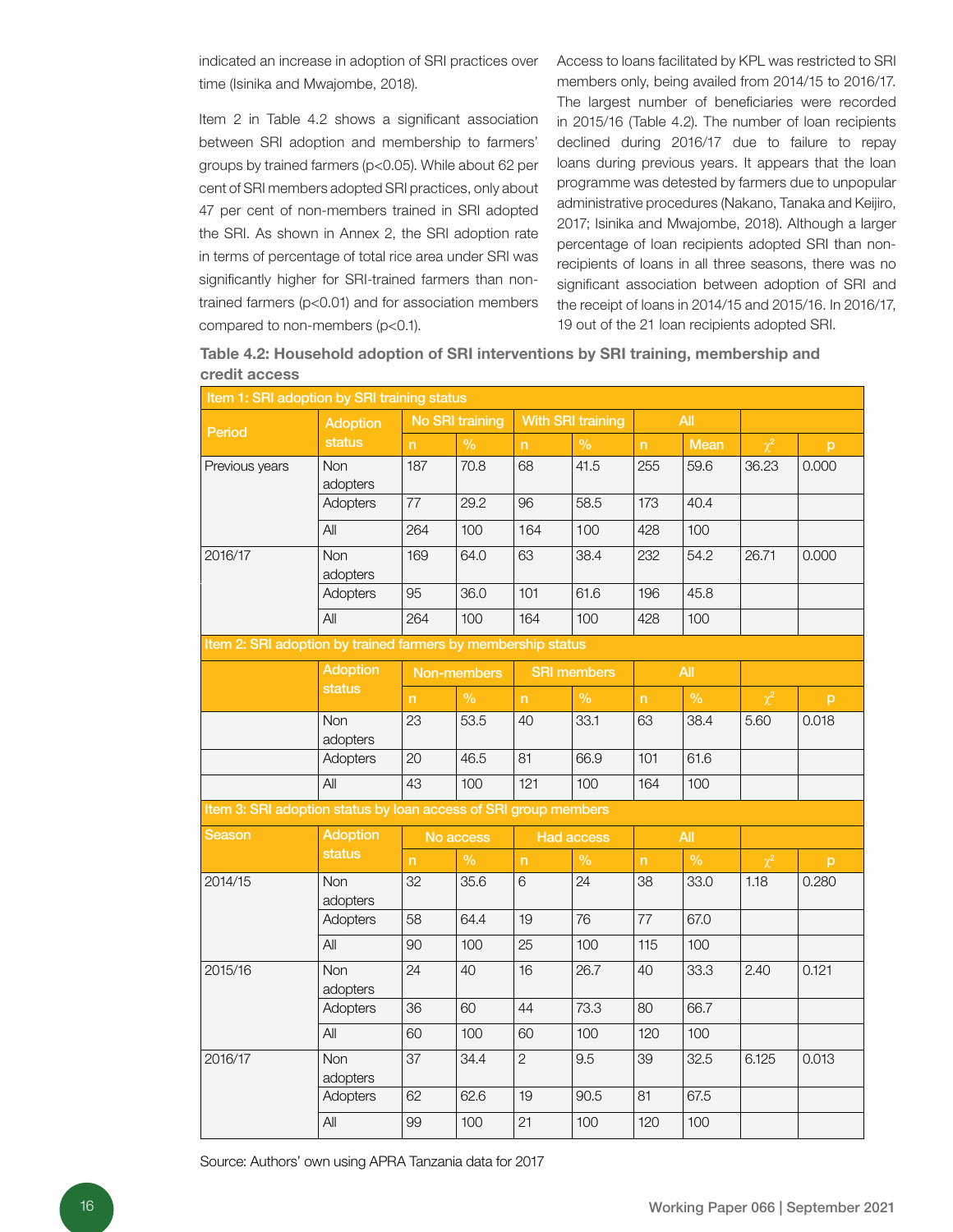#### *4.2 Training and the adoption of SRI management practices*

To examine SRI interventions further, we focused on plots reported as SRI plots by farmers. We examined if the declaration of a plot as SRI was linked with training, and if there were differences between SRI and non-SRI plots in terms of soil quality, distance from homestead, plot size, use of purchased inputs and the resulting paddy yield. Table 4.3 reports a significant association between SRI training status and declared SRI status (p<000). This implies that the percentage of farmers who received SRI training reported a greater proportion of SRI plots (80.4 per cent) relative to those without training (62.3 per cent).

Table 4.4 reports the main distinguishing features between SRI and non-SRI plots, consisting of plot area under rice, and frequency of use of inorganic fertiliser and herbicides. We found a significant association between SRI status and use of inorganic fertiliser and

herbicides (p<0.01), and significant differences for plot area under rice (p<0.01) and the quantity of herbicide used per hectare (p<0.05). The application of inorganic fertiliser and herbicides was about 13.7 per cent and 12.2 per cent greater on SRI plots than for non-SRI plots, respectively. However, the proportion of plots with fertiliser application was low in general, at about 17.9 per cent for SRI plots and only 4.3 per cent for non-SRI plots. SRI plots were on average larger than non-SRI plots, with a mean difference of 0.3ha, and had a higher average use of herbicides. However, we found no differences in terms of soil quality, distance from the homestead, seeding rate and realised rice yield. The absence of yield differences implies that plot classification based on declared SRI status may not fully reflect how plots were treated and corresponding influence on yield outcomes. Hence, we did a more detailed analysis in terms of implementation of SRI management practices at plot-level. In practice, farmers have a choice of which SRI management practices to use and what modifications to make depending on the

Table 4.3: Distribution of paddy plots by plot type and SRI training status

| <b>SRI training status</b> |              |               |              |                |              |      |  |  |  |  |
|----------------------------|--------------|---------------|--------------|----------------|--------------|------|--|--|--|--|
|                            | Non-trained  |               |              | <b>Trained</b> | All          |      |  |  |  |  |
| Type of plot               | No. of plots | $\frac{0}{0}$ | No. of plots | $\%$           | No. of plots | $\%$ |  |  |  |  |
| Not SRI plot               | 151          | 37.7          | 56           | 19.6           | 207          | 30.1 |  |  |  |  |
| SRI plot                   | 250          | 62.3          | 230          | 80.4           | 480          | 69.9 |  |  |  |  |
| All                        | 402          | 100           | 286          | 100            | 687          | 100  |  |  |  |  |
| $\chi$ 2 = 25.91; p= 0.000 |              |               |              |                |              |      |  |  |  |  |

Source: Authors' own using APRA Tanzania data for 2017

#### Table 4.4: Characteristics of paddy plots by declared SRI status

|                                 | (a)             | (b)              | (c)         | (d)             | (e)           | (f)             | $(e-b)$   |
|---------------------------------|-----------------|------------------|-------------|-----------------|---------------|-----------------|-----------|
|                                 |                 | <b>SRI plots</b> |             |                 | Non-SRI plots | Mean difference |           |
|                                 | No. of<br>plots | <b>Mean</b>      | Std.<br>dev | No. of<br>plots | <b>Mean</b>   | Std.            |           |
| Plot status (%)                 | 480             | 69.7             |             | 209             | 30.3          |                 |           |
| 'Soil quality' (%)              | 333             | 69.4             |             | 133             | 64.3          |                 | 5.1       |
| Plot distance (hrs)             | 480             | 1.4              | 2.4         | 209             | 1.3           | 1.4             | 0.2       |
| Use of inorganic fertiliser (%) | 86              | 17.9             |             | 9               | 4.3           |                 | $13.7***$ |
| Use of herbicide (%)            | 295             | 61.5             |             | 103             | 49.3          |                 | $12.2***$ |
| Plot size (ha)                  | 480             | 1.2              | 1.6         | 209             | 0.9           | 0.6             | $0.3***$  |
| Seed (kg/ha)                    | 480             | 141              | 824.1       | 209             | 104           | 411.4           | 37        |
| Herbicide (It/ha)               | 480             | 2.2              | 2.6         | 209             | 1.8           | 2.4             | $0.4***$  |
| Yield (t/ha)                    | 480             | 2.6              | 1.6         | 209             | 2.6           | 1.4             | 0.0       |

Note: Std dev = standard deviation; \*\*\* Significant at  $p$  <0.01, \*\* significant  $p$  <0.05, 'Soil quality' in terms of % is referring to farmers declaring that their soil is of good quality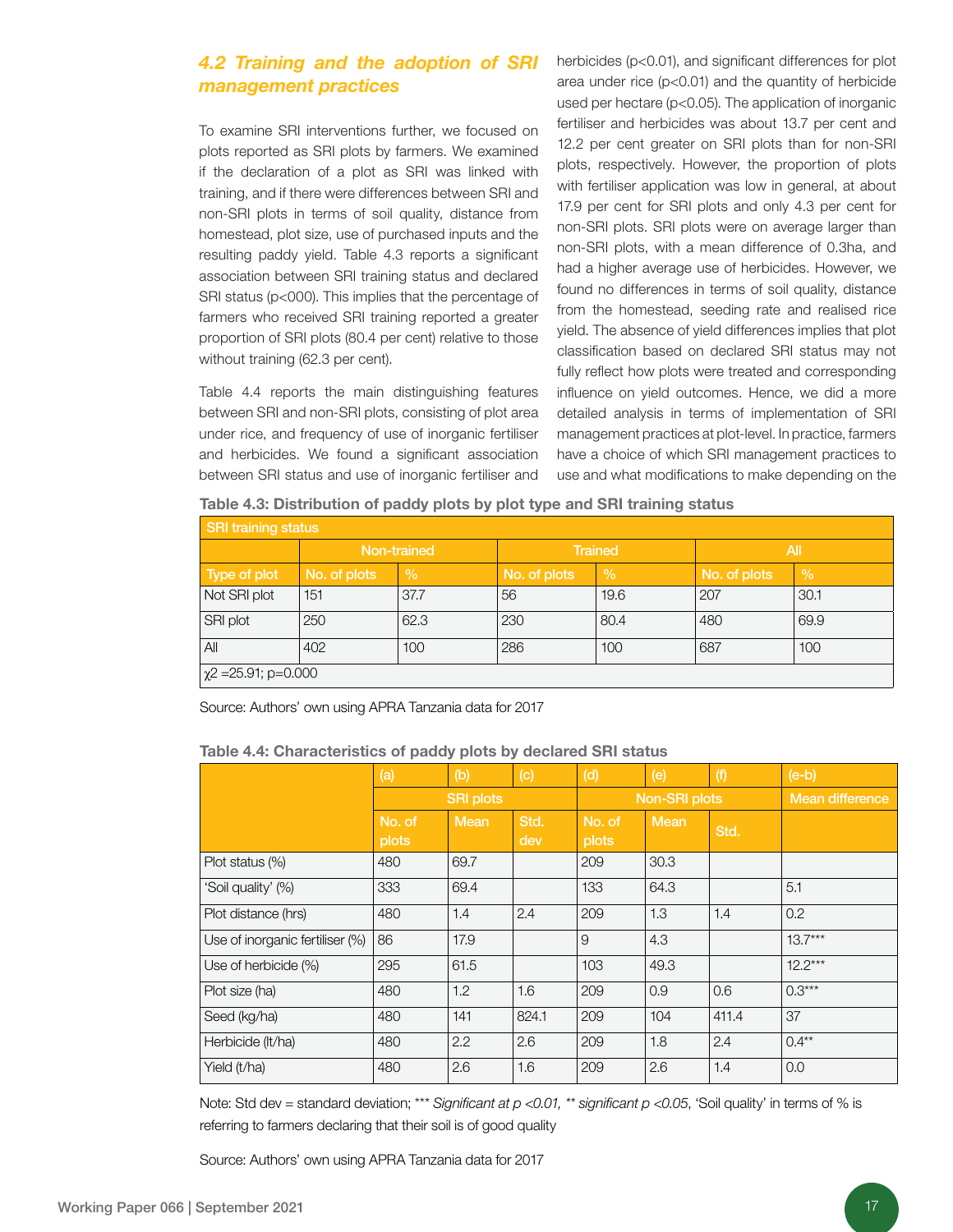biophysical conditions of their plots, resources they have and institutional factors.

Table 4.5 reports that about half of the declared SRI plots, 238 (49.6 per cent), had no SRI management practices applied in the years before 2016/17, even though the number of plots with SRI practices increased by 9.2 per cent compared to the previous year. This increase was due to more farmers practicing early and regular weeding alone or in combination with other practices. The common practice of early and regular weeding reflects the prevalent use of herbicides as indicated earlier in Table 4.4 and also observed in the field during 2020 (Isinika, Jeckoniah and Mdoe, 2020). Using a combination of all three practices is not common in Mngeta division and this combination declined by 2.3 per cent in 2016/17.

Since farmer training involved a practical component of implementing the practices on 0.25 acres (0.1ha) of rice field using an offer of 4kg of SARO-5 seed and 26kg of inorganic fertiliser (Nakano, Tanaka and Keijiro, 2017),

we investigated SRI practice combinations involving early weeding and or fertiliser on SRI plots. Table 4.6 show that 128 (44.5 percent) and 14 9(20.6) of declared SRI plots belonged to non-trained and non-member of SRI association households respectively had none of SRI practise. These were higher than those of the trained households and members of the SRI association.

Generally, proportions are higher in SRI plots applied only weeding in all categories of household. In addition, Table 4.6 reports that the percentage of SRI plots with two or more SRI practices is higher for households with a member who attended SRI training Percentage plots with SRI practice combinations involving fertiliser and early regular weeding are also higher for SRI-trained farmers than those not trained, and for association members compared to non-members.

Considering all SRI practices involving fertiliser application, SRI-trained famers and association members outperform farmers with no training and

|                                      |              | <b>Previous year</b> | 2016/17 season |      |          |
|--------------------------------------|--------------|----------------------|----------------|------|----------|
| <b>SRI</b> practices                 | No. of plots | $\%$                 | No. of plots   | $\%$ | % change |
| None*                                | 238          | 49.6                 | 194            | 40.4 | $-9.2$   |
| Nursery only                         | 15           | 3.1                  | 11             | 2.3  | $-0.8$   |
| Early regular weeding                | 115          | 24.0                 | 146            | 30.4 | 6.4      |
| Fertiliser only                      | 9            | 1.9                  | 12             | 2.5  | 0.6      |
| Nursery and early regular weeding    | 20           | 4.2                  | 28             | 5.8  | 1.6      |
| Nursery and fertiliser               | 3            | 0.6                  | 3              | 0.6  | 0.0      |
| Early regular weeding and fertiliser | 34           | 7.1                  | 51             | 10.6 | 3.5      |
| All three SRI management practices   | 46           | 9.6                  | 35             | 7.3  | $-2.3$   |
| <b>Total</b>                         | 480          | 100                  | 480            | 100  |          |

Table 4.5: Distribution of declared SRI plots by number of SRI practices

Note: The total number of plots is 689 of which 480 are SRI plots and 209 are non-SRI plots

Source: Authors' own using APRA Tanzania data for 2017

#### Table 4.6: Distribution of SRI plots for selected combinations of SRI practices by training status and SRI group membership status

|                           |     |             | <b>Training status</b> |                | <b>SRI association membership status</b> |            |              |        |  |
|---------------------------|-----|-------------|------------------------|----------------|------------------------------------------|------------|--------------|--------|--|
|                           |     | Non-trained |                        | <b>Trained</b> |                                          | Non-member |              | Member |  |
| Type of SRI practices     | l n | %           | n                      | %              | n                                        | $\%$       | $\mathsf{n}$ | $\%$   |  |
| None SRI practice         | 128 | 44.6        | 66                     | 14.0           | 14                                       | 20.6       | 52           | 13.3   |  |
| Practices with weeding    | 108 | 37.6        | 152                    | 32.3           | 28                                       | 41.2       | 124          | 31.8   |  |
| Weeding and fertiliser    | 12  | 4.2         | 74                     | 15.7           | 8                                        | 11.8       | 66           | 16.9   |  |
| Practices with fertiliser | 18  | 6.3         | 83                     | 17.6           | 9                                        | 13.2       | 74           | 19.0   |  |
| At least two practices    | 21  | 7.3         | 96                     | 20.4           | 9                                        | 13.2       | 74           | 19.0   |  |
| All                       | 287 | 100.0       | 471                    | 100            | 68                                       | 100        | 290          | 100    |  |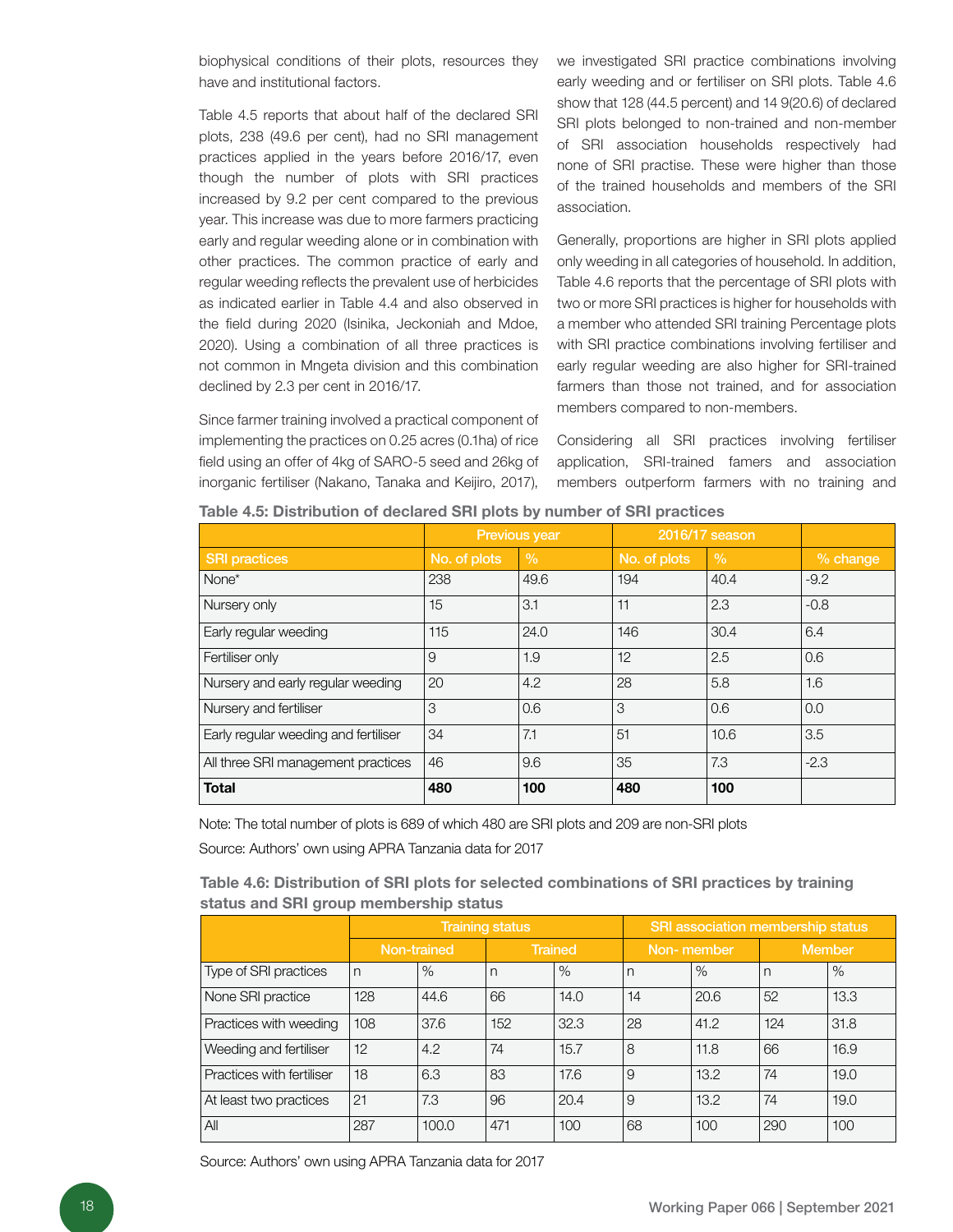those that are non-members of groups, although the number of plots for the former group is relatively small. These findings suggest that belonging to SRI farmer groups can augment the benefits of training through interaction and regular follow-ups, and may be encouraging members to adopt SRI technologies on more plots. It is likely that networking in farmer groups also broadens people's knowledge and skills so that they see farming as a serious business rather than a routine subsistence activity. Such social interactions also expose farmers to more opportunities that they can learn from and implement in the future (Takahashi and Barett, 2014).

#### *4.3 SRI interventions and rice yield*

In this section, we examine if there is any difference in unconditional (without declared SRI status) land productivity between plots with adoption of SRI practices and without SRI practices; between plots belonging to farmers trained on SRI and not trained; and, lastly between SRI members and non-members. Then, we analyse the likely net effects of SRI intervention on paddy yield using a production function.

#### *4.3.1 SRI practices and rice yields*

We have tried to understand the plausible causes of differences in yields, and if there are clear patterns regarding management practices combining fertiliser application, early and regular weeding. For the entire sample, the mean paddy yield per plot is 2.6t/ha with a median of 2.5t/ha (Table 4.7). We observed that relative to plots with either a combination of early and regular weeding and fertiliser or a combination of early regular weeding, fertiliser application and nursery resulted in significantly higher average rice yields (p<0.01), by

about 0.9t/ha and 1t/ha respectively (Table 4.7). The mean yield of 4.2t/ha for plots involving the combination of the three practices is closer to the 4.7t/ha, similar to that reported by Nakano, Tanaka and Keijiro (2017). While all SRI practice combinations show yields above the reported national average of 2t/ha, these yield levels are however below the average for Morogoro region of 4t/ha as reported by the National Bureau of Statistics (NBS, 2018). Generally, this implies that SRI may have had a positive influence on yields, but were lower than what was expected. One likely reason is that farmers were yet to implement all SRI management practices strictly. According to Glover (2011) combinations of SRI management practices have a synergistic effect on yield. Similarly, FGD participants in the study villages reported that higher yield is obtained when farmers applied a combinations of various SRI management practices.

On account of a small number of plots for some SRI practice combinations, and the lack of further details about SRI practices as implemented in the field, a more aggregated analysis was pursued under the assumption that farmers implementing SRI management practices have the knowledge to implement better agronomic rice production practices than farmers without such knowledge. The knowledge was either acquired by participating in training or by field observation or information exchange between farmers. Table 4.8 shows that mean rice yield per plot for farmers who attended training was significantly higher than that of farmers not trained in SRI (p<0.01), with a mean difference of 0.6t/ha. However, it is important to recognise that this could also reflect a selection bias, especially if more dynamic farmers were more likely to take up the offer of SRI training. Meanwhile, we found

| Table 4.7: Plot level rice yield in t/ha by SRI management practices |  |  |
|----------------------------------------------------------------------|--|--|
|                                                                      |  |  |

| <b>SRI practices</b>                 | No. of plots | <b>Mean</b> | Std. dev | <b>Median</b> | Mean diff. |
|--------------------------------------|--------------|-------------|----------|---------------|------------|
| No. of SRI practices                 | 403          | 2.4         | 1.370    | 2.3           |            |
| Nursery only                         | 11           | 2.1         | 1.351    | 1.9           | $-0.3$     |
| Early regular weeding                | 146          | 2.3         | 1.132    | 2.4           | $-0.1$     |
| Fertiliser only                      | 12           | 2.3         | 1.391    | 1.9           | $-0.1$     |
| Nursery and early regular weeding    | 28           | 2.7         | 1.424    | 2.7           | 0.3        |
| Nursery and fertiliser               | 3            | 2.5         | 0.981    | 3.1           | N/A        |
| Early regular weeding and fertiliser | 51           | 3.3         | 1.897    | 3.2           | $0.9***$   |
| All three SRI practices              | 35           | 4.2         | 2.432    | 3.4           | $1.0***$   |
| Total                                | 689          | 2.6         | 1.505    | 2.5           |            |

Note: a An independent samples t-test was used to compare mean yield between plots with SRI practices and plots without any SRI practices.  $*** = p<0.01$ . No SRI practices category includes plots not declared as being SRI; N/A = not applicable due to too small number of observations to make any meaningful comparison.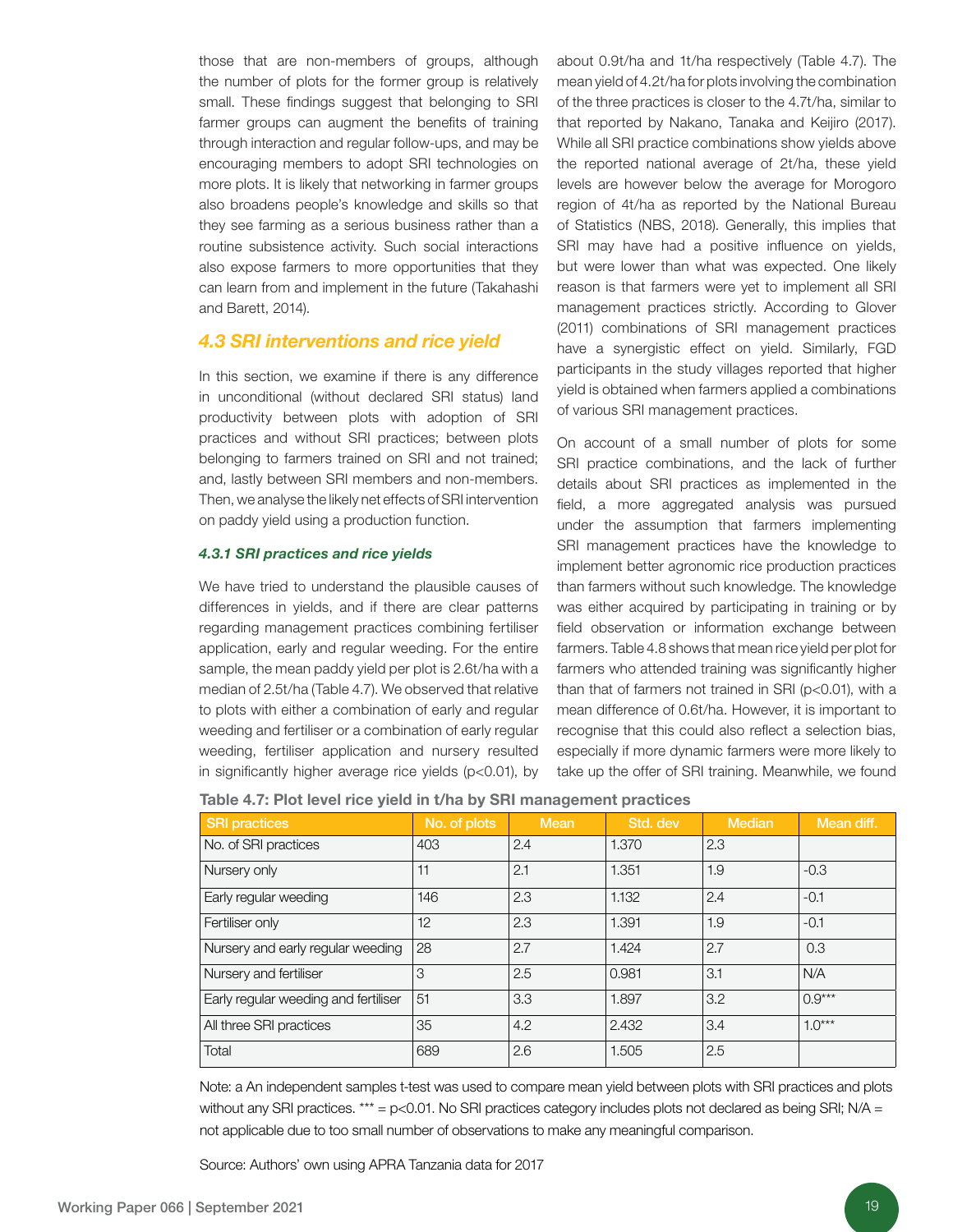#### Table 4.8: Mean differences for paddy yields by training status

|                         | (a)             | (b)                      | (c)      | (d)              | (e)                             | (f)      | $(b-e)$           |
|-------------------------|-----------------|--------------------------|----------|------------------|---------------------------------|----------|-------------------|
|                         |                 | Participants             |          | Non participants |                                 |          |                   |
| <b>SRI</b> intervention | No. of<br>plots | Mean<br>yield (t/<br>ha) | Std. dev | No. of<br>plots  | <b>Mean</b><br>yield (t/<br>ha) | Std. dev | <b>Difference</b> |
| Training                | 286             | 2.9                      | 1.6575   | 403              | 2.3                             | 1.337    | $0.6***$          |
| Farmer group Membership | 214             | 2.8                      | 1.6431   | 72               | 3.2                             | 1.680    | $(-0.4)$          |
| Adopted SRI practices   | 286             | 2.8                      | 1.6564   | 403              | 2.4                             | 1.370    | $0.4***$          |

Std dev = standard deviation;  $***$  = significant at  $p < 0.01$ .

Source: Authors' own using APRA Tanzania data for 2017

Table 4.9: SRI interventions and paddy yield: production function analysis

| <b>Variable</b>                                            | <b>Coefficient</b> | Standard.<br>error | t-statistic          | p-value             | Confidence | [95%<br>Interval] | Sig     |  |
|------------------------------------------------------------|--------------------|--------------------|----------------------|---------------------|------------|-------------------|---------|--|
| <b>Household attributes</b>                                |                    |                    |                      |                     |            |                   |         |  |
| Sex dummy (1=male)                                         | $-0.001$           | 0.060              | $-0.01$              | 0.992               | $-0.119$   | 0.117             |         |  |
| Age                                                        | $-0.007$           | 0.002              | $-3.92$              | $\overline{O}$      | $-0.010$   | $-0.003$          | $***$   |  |
| Education                                                  | 0.005              | 0.009              | 0.57                 | 0.566               | $-0.012$   | 0.022             |         |  |
| <b>SRI training</b>                                        |                    |                    |                      |                     |            |                   |         |  |
| SRI training                                               | 0.126              | 0.033              | 3.76                 | $\mathsf{O}\xspace$ | 0.060      | 0.191             | $***$   |  |
| <b>Production inputs</b>                                   |                    |                    |                      |                     |            |                   |         |  |
| Ln (seed)                                                  | 0.008              | 0.022              | 0.36                 | 0.722               | $-0.035$   | 0.050             |         |  |
| Ln (labour)                                                | 0.111              | 0.020              | 5.51                 | $\overline{0}$      | 0.071      | 0.150             | $***$   |  |
| Ln (fertiliser)                                            | 0.054              | 0.013              | 4.14                 | $\overline{O}$      | 0.028      | 0.080             | $***$   |  |
| Ln (herbicides)                                            | 0.050              | 0.021              | 2.4                  | 0.016               | 0.009      | 0.090             | $\star$ |  |
| <b>Soil attributes</b>                                     |                    |                    |                      |                     |            |                   |         |  |
| Soil quality (1=good)                                      | 0.049              | 0.034              | 1.45                 | 0.146               | $-0.017$   | 0.115             |         |  |
| Plot distance (hrs)                                        | $-0.002$           | 0.004              | $-0.47$              | 0.642               | $-0.011$   | 0.007             |         |  |
| Interaction between household attributes and SRI practices |                    |                    |                      |                     |            |                   |         |  |
| SRI practices (1=yes)                                      | 0.072              | 0.166              | 0.43                 | 0.666               | $-0.255$   | 0.398             |         |  |
| SRI practice * sex of<br><b>HH</b> head                    | $-0.068$           | 0.107              | $-0.64$              | 0.526               | $-0.279$   | 0.143             |         |  |
| SRI practice * SRI<br>training                             | 0.002              | 0.002              | 0.7                  | 0.484               | $-0.003$   | 0.006             |         |  |
| SRI practice * age of<br><b>HH</b> head                    | $-0.012$           | 0.012              | $-0.97$              | 0.334               | $-0.036$   | 0.012             |         |  |
| SRI practice * educ.<br>Of HH head                         | 0.751              | 0.175              | 4.3                  | $\overline{O}$      | 0.408      | 1.095             | $***$   |  |
| Constant                                                   | 0.072              | 0.166              | 0.43                 | 0.666               | $-0.255$   | 0.398             |         |  |
| Mean dependent var                                         |                    | 1.177              | SD dependent var     |                     | 0.444      |                   |         |  |
| R-squared                                                  |                    | 0.164              | Number of obs        |                     | 687.000    |                   |         |  |
| F-test                                                     |                    | 9.39               | Prob > F             |                     | 0.000      |                   |         |  |
| Akaike crit. (AIC)                                         |                    | 740.410            | Bayesian crit. (BIC) |                     | 808.395    |                   |         |  |

Note: \*\*\* Significant at p <0.01; \*\* significant at p <0.05; \* significant at p <0 .1; HH = household

Source: Authors' own using APRA Tanzania data for 2017 Ln = total cost in.

no significant mean differences in yields at plot level between members and non-members of SRI groups.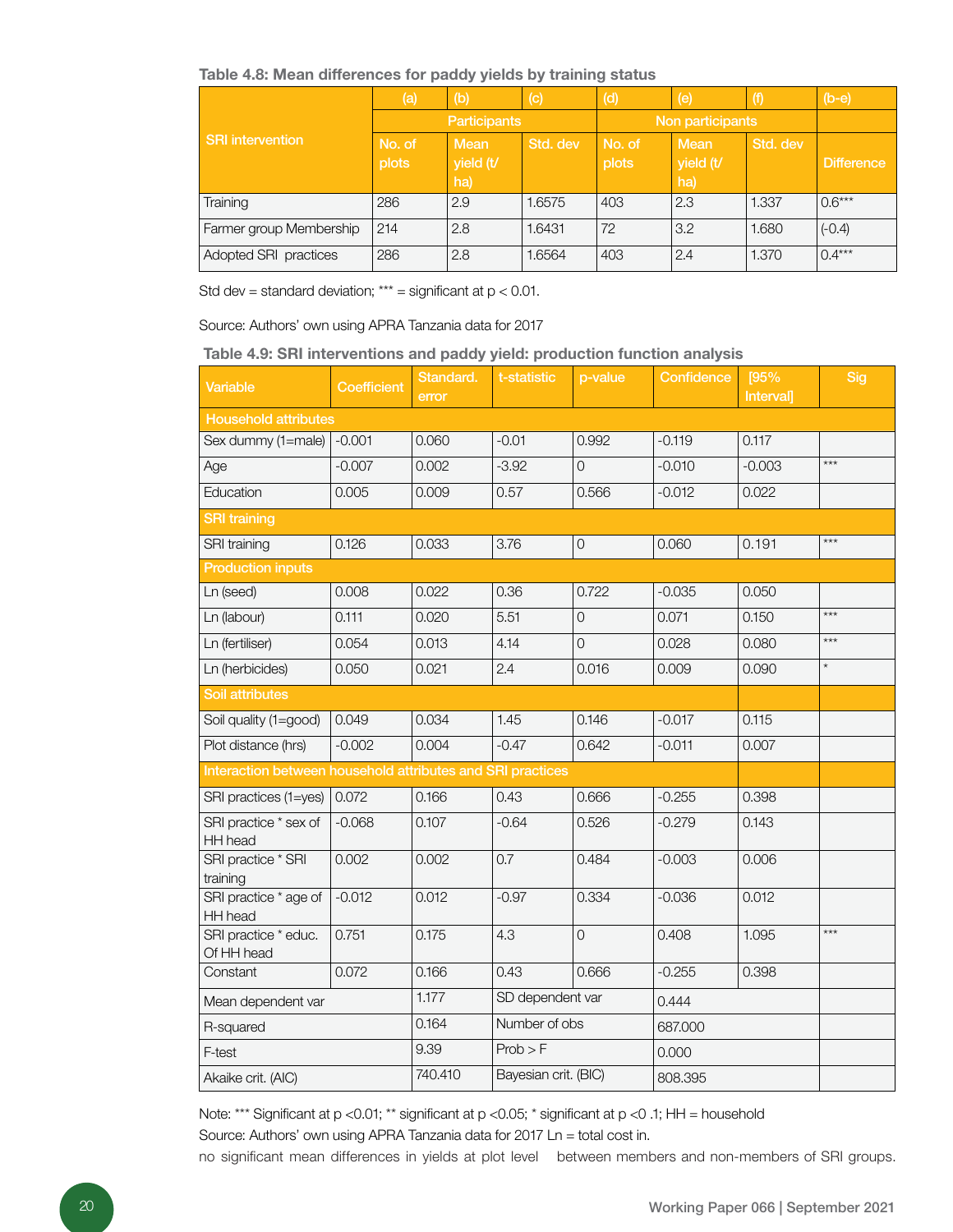On average, plots with SRI practices had significantly higher rice yields than plots without any SRI practices, with the mean rice yield of SRI plots being higher by 0.4t/ha (p<0.01).

#### *4.3.2 Production function analysis*

Table 4.9 reports the findings from the production function analysis, controlling for plot level attributes and production inputs. We found a significant association between age of household head and yields, and older household heads with greater use of SRI practices and corresponding yields. Furthermore, SRI training, labour, fertiliser and herbicides are also significantly linked with rice yields. The finding on SRI training is especially important as it suggests that farmer household who attended training attained greater rice yields, which is also consistent with Nakano, Tanaka and Keijiro (2017) and Barrett et al. (2014) who also reported that provision of training to farmers influenced the adoption of SRI practices and subsequent effects on yield.

Further, we found no significant links using interaction terms between household attributes and SRI practices, suggesting that there are likely no moderating influences to build on or impinge the likely gains from SRI practice. Overall, the production function analysis re-enforces the descriptive analysis regarding the importance of SRI training for rice productivity.

#### *4.4 SRI interventions and rice commercialisation*

Finally, we examined SRI interventions and the RCI at household level using fractional logistic regression. Table 4.10 presents the coefficient and marginal effects. We found that SRI training is positively and significantly associated with rice commercialisation, with the mean commercialisation index for trained farmers estimated to be about 9 per cent higher than that of rice farmers without SRI (p<0.05), ceterus paribus. This reflects that training may be linked with improved farmer knowledge on the importance of using SRI practices in enhancing paddy productivity.

Among the control variables, household size has a significant negative coefficient (p<0.01), while total land size, rice yield and access to extension have significant positive coefficients (p<0.05, p<0.01 and p<0.1 respectively). The marginal effects show that an additional household member is linked with a 3 per cent lower mean commercialisation index; while an additional hectare of land and one metric ton increase in yield is associated with an increase of 4 per cent and 5 per cent in the mean commercialisation index respectively. The mean commercialisation index of farmers with access to extension is about 6 per cent higher than that of farmers without access to extension.

| <b>Marginal effects</b>      |                    |            |       |           |        |       |  |  |
|------------------------------|--------------------|------------|-------|-----------|--------|-------|--|--|
| Variable                     | <b>Coefficient</b> | Robust s.e | p > z | dy/dx     | S.e    | p> t  |  |  |
| SRI training (1=yes)         | $0.3584**$         | 0.1489     | 0.016 | 0.0869    | 0.0363 | 0.016 |  |  |
| <b>Controls</b>              |                    |            |       |           |        |       |  |  |
| Age of HH head (years)       | $-0.0072$          | 0.0062     | 0.241 | $-0.0018$ | 0.0015 | 0.241 |  |  |
| Education of HH head (years) | 0.0281             | 0.0337     | 0.405 | 0.0068    | 0.0082 | 0.405 |  |  |
| Sex of HH head (male=1)      | 0.1919             | 0.2211     | 0.385 | 0.0465    | 0.0536 | 0.385 |  |  |
| HH size (number)             | $-0.1064***$       | 0.0388     | 0.006 | $-0.0258$ | 0.0094 | 0.006 |  |  |
| Total land size (ha)         | $0.2122**$         | 0.0997     | 0.033 | 0.0514    | 0.0239 | 0.031 |  |  |
| Paddy yield (t/ha)           | $0.1640***$        | 0.0537     | 0.002 | 0.0405    | 0.0131 | 0.002 |  |  |
| Access to extension (yes=1)  | $0.2441*$          | 0.1449     | 0.092 | 0.0592    | 0.0352 | 0.093 |  |  |
| Mill distance (km)           | $-0.026$           | 0.0221     | 0.24  | $-0.0063$ | 0.0054 | 0.240 |  |  |
| No. of livestock (TLU)       | $-0.0554$          | 0.0349     | 0.113 | $-0.0134$ | 0.0085 | 0.113 |  |  |
| Constant                     | $-0.1218$          | 0.4956     | 0.806 |           |        |       |  |  |

#### Table 4.10. Determinants of rice commercialisation

Note: \*\*\* significant at p <0.01; \*\* significant at p <0.05; \*significant at p <0 .1; HH = household

Source: Authors' own using APRA Tanzania data for 2017 . s.e = standard error; p = p value; z = z value t = t value; n=269 Wald  $χ2(11) = 47.16$  p> $χ2=0.0000$  significant at p greater than 1%.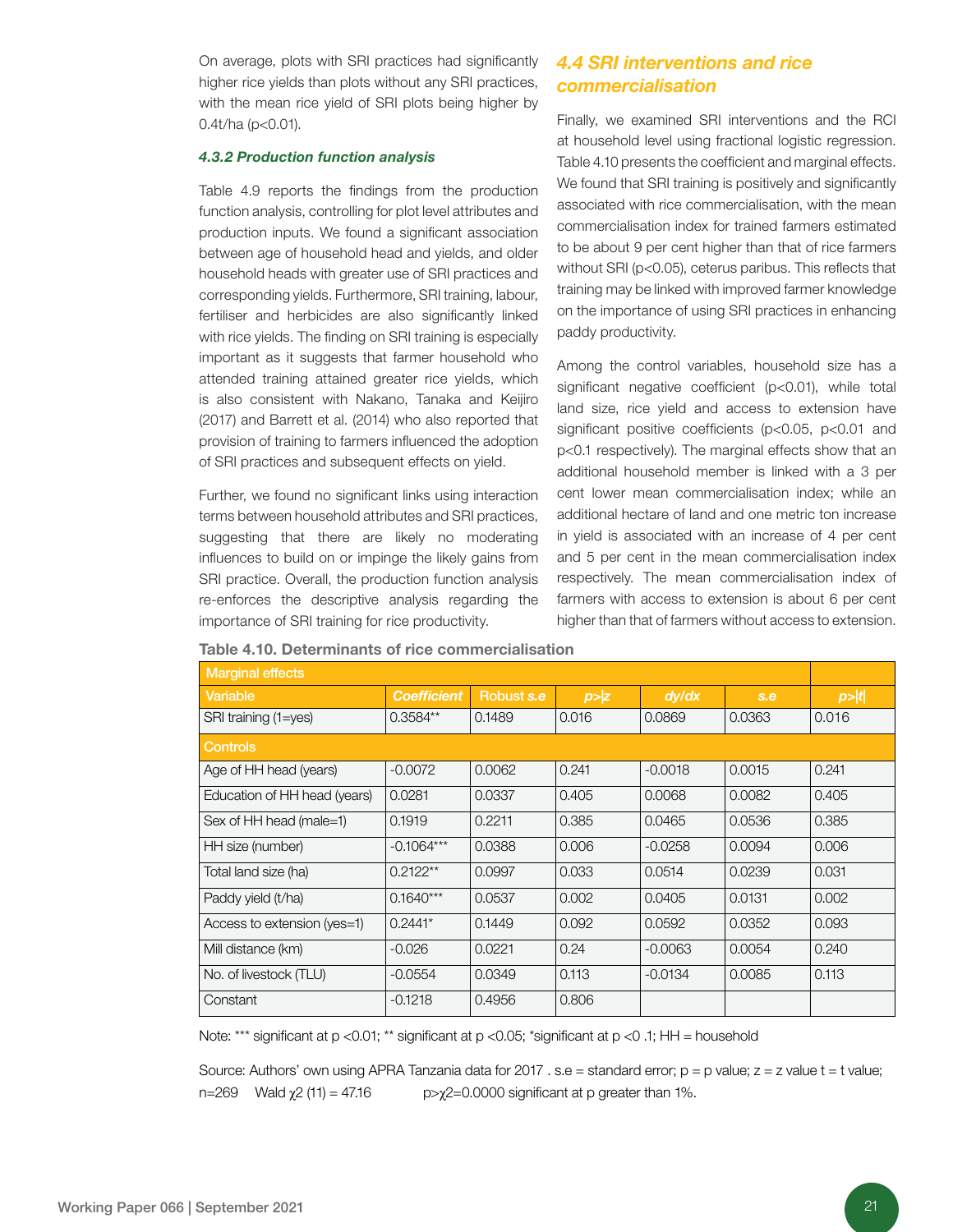Table 4.11 reports a positive and significant link between total land owned by households, level of production and rice commercialisation in Mngeta. The level of commercialisation represented in terms of terciles (Low, Median and High) increases with total land size, yield and rice production. The minimum and maximum cut-off points are as indicated in Annex 3. However, we found no significant relationship between area under

rice and rice commercialisation. Households with more land, higher production and paddy yield tend to sell a higher proportion of the paddy harvested compared to households with less land, low production and paddy yield (p<0.000, p<0.012 and p<0.003 respectively). However, there is no differentiation in the area under paddy across the three levels of commercialisation.

|                       | <b>RCI</b><br>terciles | No. of<br><b>HHs</b> | <b>Mean</b> | Std. dev | <b>Median</b> | F    | p     |
|-----------------------|------------------------|----------------------|-------------|----------|---------------|------|-------|
| Total land (ha)       | Low                    | 146                  | 1.8         | 1.3      | 1.4           | 8.4  | 0.00  |
|                       | Median                 | 143                  | 2.3         | 2.7      | 1.8           |      |       |
|                       | High                   | 144                  | 2.8         | 2.5      | 2.3           |      |       |
| Area under paddy (ha) | Low                    | 144                  | 1.5         | 1.4      | 1.1           | 1.82 | 0.16  |
|                       | Median                 | 141                  | 1.7         | 1.6      | 1.2           |      |       |
|                       | High                   | 143                  | 2.0         | 3.0      | 1.2           |      |       |
| Total harvest (t)     | Low                    | 144                  | 3.1         | 3.6      | 2.0           | 4.49 | 0.01  |
|                       | Median                 | 141                  | 4.5         | 4.9      | 3.0           |      |       |
|                       | High                   | 143                  | 4.6         | 5.6      | 3.2           |      |       |
| Paddy yield (t/ha)    | Low                    | 144                  | 2.2         | 1.2      | 2.2           | 6.04 | 0.003 |
|                       | Median                 | 141                  | 2.6         | 1.3      | 2.5           |      |       |
|                       | High                   | 143                  | 2.7         | 1.5      | 2.6           |      |       |

#### Table 4.11: RCI by farm characteristics

Note: HH = household; Std dev = standard deviation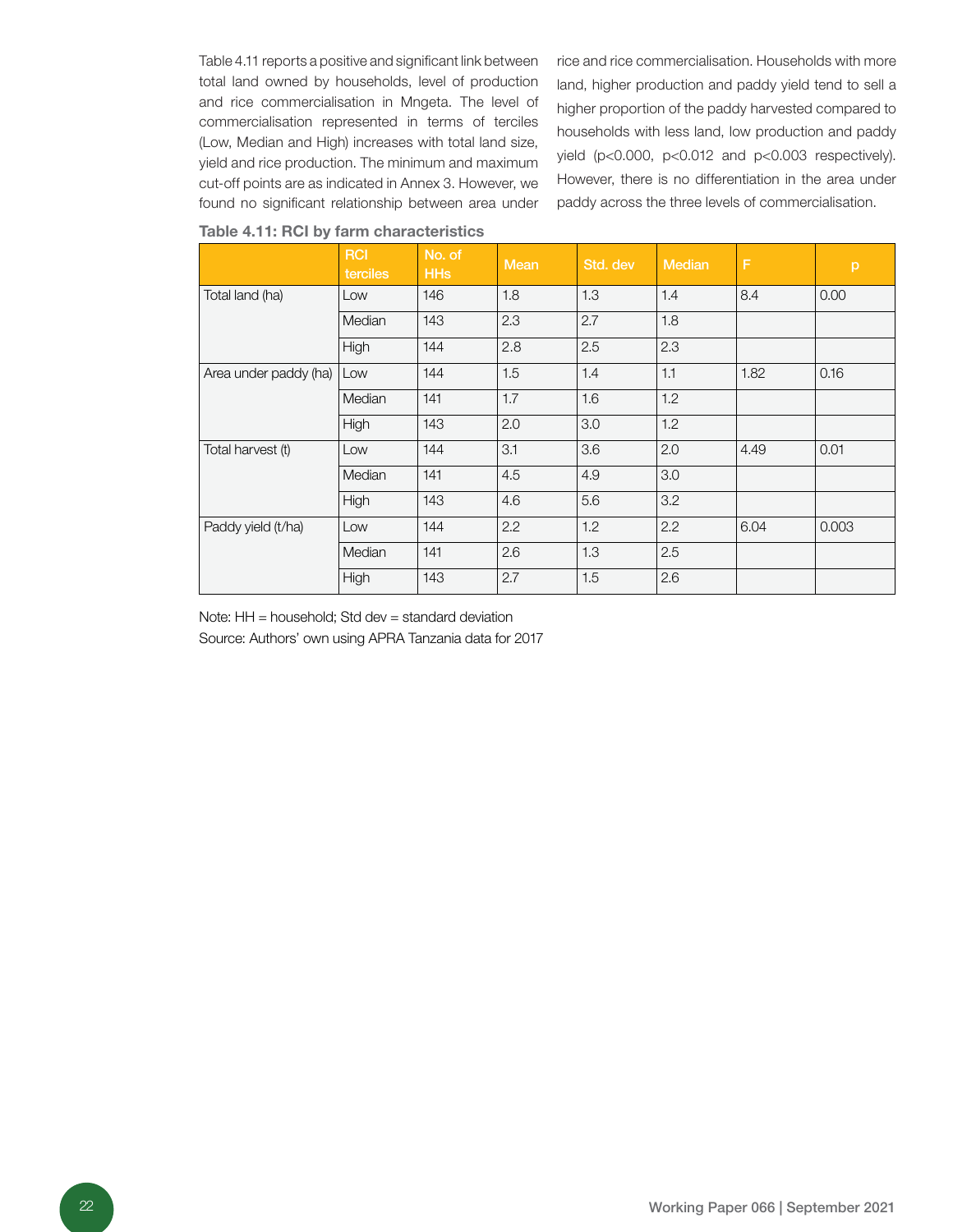### 5 CONCLUSIONS AND RECOMMENDATIONS

SRI is a sustainable agricultural innovation that aims to produce greater yield and reduce costs of production. KPL introduced this system in Kilombero district in 2009. Globally, SRI technology involved a number of practices promoted as a package, however, in our case study, adoption has varied. This study examined the SRI interventions (based on farmer's selection), paddy yield and rice commercialisation in the Mngeta division in Kilombero district.

To study the links between SRI interventions, yield and commercialisation, the study compared trained and non-trained farmers as well as farmers who were SRI members and non-SRI members. The basis for such comparison being that under the SAGCOT development framework, smallholder farmers were expected to benefit from large-scale farmers within their vicinity through technology transfer or spill-over effects via deliberate efforts on training, farmer groups and credit facilitation.

The findings from this study lead to the following conclusions. First, several practices were promoted by KPL as part of the SRI programme, but adoption was varied as farmers decided to select at least one among the following SRI practices: raising seedlings in a nursery; planting in rows; early weeding and regular weeding.

There is a significant association between SRI training and adoption of SRI management practices (p<0.01). More than half of the farmers (62 per cent) who received SRI training adopted SRI, and 36 per cent of non-trained farmers adopted SRI. We found that plots with SRI practices had a mean yield gain of about 33 per cent above plots without SRI practices. Besides, plots with a combination of SRI practices, either two or more, had more paddy yield.

There is evidence of spill-overs of the SRI training to other farmers who did not attend training. This is a positive message for the sustainability of SRI practices and that, in due course, it is likely that more farmers will adopt and benefit from rice commercialisation. Among the control variables, total land size, rice yield and access to extension have positive and significant link with level of commercialisation. An additional hectare of land and one metric ton increase in yield is associated with an increase of 4 per cent and 5 per cent in the mean commercialisation index respectively.

 We found that in order to attain significant yield and commercialisation levels, farmers need to adopt and apply more holistic SRI packages, as selective and varied adoption may limit the gains to be realised. Embracing SRI practices presents an opportunity to increase paddy yields and RCI, and subsequently contribute to improved incomes for farming households. The low application of SRI practices is attributed to the perceived high cost of inputs such as improved seeds and for being labour intensive. Since the experiences from Mngeta division speak to other potential paddy production areas in Tanzania and elsewhere in SSA, we recommend that the Ministry of Agriculture, Food Security and Cooperatives should develop a strategy to enhance understanding of the SRI principles and the importance of adopting a full package of SRI technologies. There is a need for Kilombero District Council to promote adoption of SRI technologies as a package in order to achieve substantial paddy production and income gains.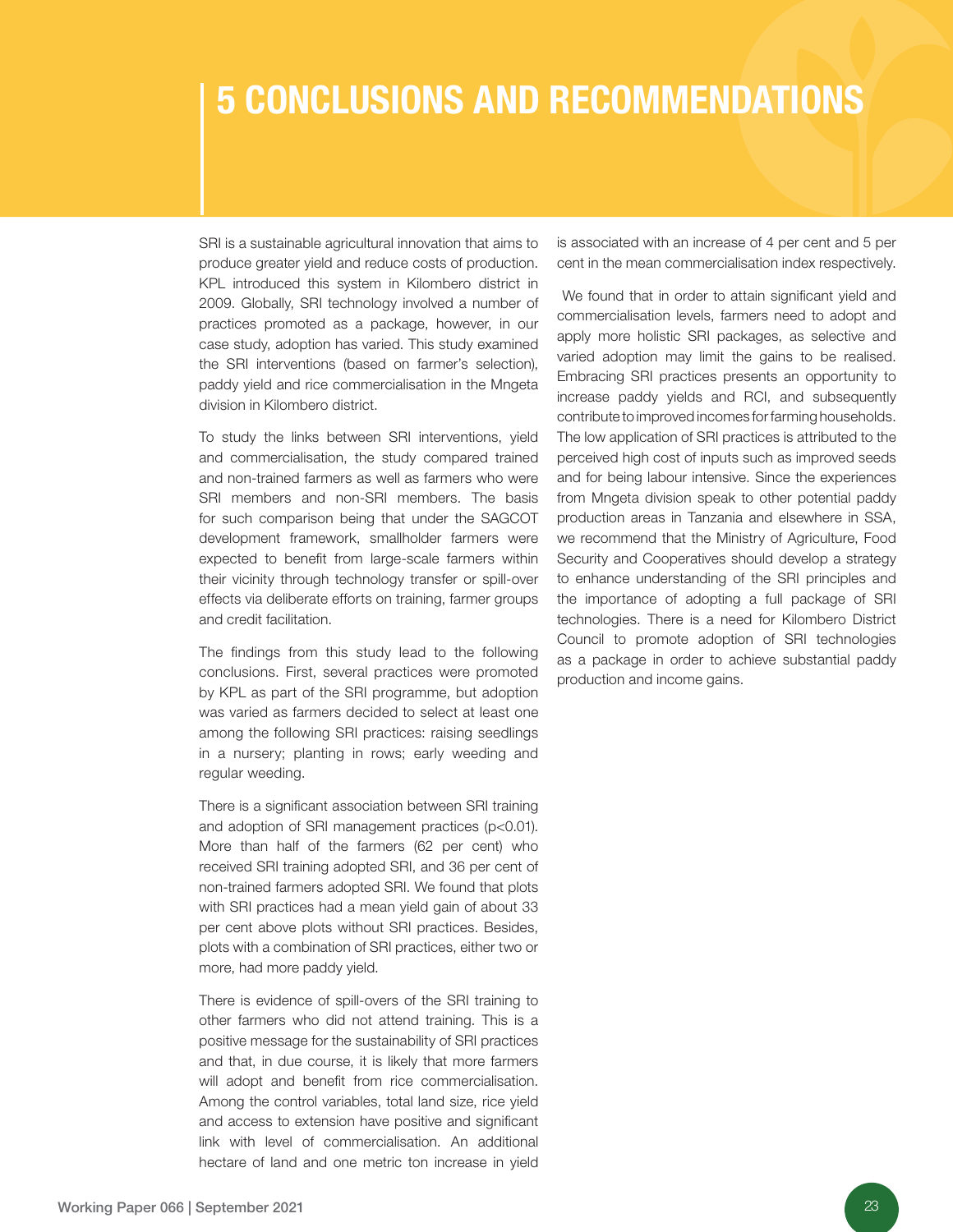### **REFERENCES**

Barrettt, C.B. (2014) 'The system of rice intensification and its impacts on household income and child schooling: Evidence from rural Indonesia', *American Journal of Agricultural Economics* 96 (1): 269–289.

Barrettt, C.B., Moser, C.M., McHugh, O.V. and Barison, J. (2004) 'Better technology, better plots, or better farmers? Identifying changes in productivity and risk among Malagasy rice farmers', *American Journal of Agricultural Economics* 86: 869–888.

Gathorne-Hardy, A., Reddy, D.N., Venkatanarayana, M. and Hariss-White B. (2016) 'System of Rice Intensification provides environmental and economic gains but at the expense of social sustainability: A multi-disciplinary analysis in India', *Agricultural Systems:* 143: 159–168.

Glover, D. (2011) 'The System of Rice Intensification: Time for an empirical turn. NJAS -*Wageningen Journal* of Life Sciences 57: 217–224. Available [at: https://doi.org/10.1016/j.njas.2010.11.006 \(A](https://doi.org/10.1016/j.njas.2010.11.006)ccessed: 26 June 2020).

Isinika, A., Mlay, G., Boniface G., Mdoe, N., Poulton, C. and Saha, A. (2020) *Does Rice Commercialisation Impact on Livelihoods? Experience from Mgeta in Kilombero District, Tanzania.* APRA Working Paper 30. Brighton: Future Agricultures Consortium. Available [at: https://www.future-agricultures.org/publications/working-papers](https://www.future-agricultures.org/publications/working-papers-document/working-paper-30-does-rice-commercialisation-impact-on-livelihood-experience-from-mngeta-in-kilombero-districttanzania/)[document/working-paper-30-does-rice-commercialisation-impact-on-livelihood-experience-from-mngeta-in](https://www.future-agricultures.org/publications/working-papers-document/working-paper-30-does-rice-commercialisation-impact-on-livelihood-experience-from-mngeta-in-kilombero-districttanzania/)kilombero-districttanzania/ (Accessed: 12 April 2021).

Isinika A., Jeckonia, J. and Mdoe, N. (2020) 'Herbicides: Opportunities and challenges for commercial rice production in Kilombero valley', *Future Agricultures Blog*, 12 March [online]. Available at: https://www.futureagricultures.org/blog/herbicides-opportunities-and-challenges-for-commercial-rice-production-in-kilomberovalley/ (Accessed: 17 June 2020)

Isinika, A. and Mwajombe, K. (2018) *APRA Tanzania WS1 Qualitative Report.* Unpublished research report. Brighton: Future Agricultures Consortium.

Kahimba, F.C., Kombe, E.E., and Mahoo, H.F. (2014) 'The Potential of System of Rice Intensification (SRI) to Increase Rice Water Productivity: A Case of Mkindo Irrigation Scheme in Morogoro Region, Tanzania', *Tanzania Journal of Agricultural Sciences* 12(2): 10–19.

Katambara, Z., Kahimba, F.C., Mahoo, H.F., Mbungu, W.B., Mhenga, F., Reuben, P., Maugo, M. and Nyarubamba, A. (2013) 'Adopting the system of rice intensification (SRI) in Tanzania: A review', *Agricultural Sciences* 4(8): 369–375.

Krishna, A., Biradarpatil, N.K. and Channappagoudar, B.B. (2008) 'Influence of system of rice intensification (SRI) cultivation on seed yield and quality', *Karnataka Journal of Agricultural Science* 21(3): 369–372.

Nakano, Y., Tanaka Y. and Keijiro, T.K. (2017) 'Impact of training on the intensification of rice farming: evidence from rain fed areas in Tanzania', *Journal of Agricultural System* 71: 249–274.

NBS (2018). 2016/17 *Annual Agriculture Sample Survey. Crop and Livestock Report.* Dar es Salaam: National Bureau of Statistics (NBS). Available at: [https://www.nbs.go.tz/index.php/en/census-surveys/agriculture](https://www.nbs.go.tz/index.php/en/census-surveys/agriculture-statistics/57-2016-17-annual-agriculture-sample-survey-crop-and-livestock-final-report)[statistics/57-2016-17-annual-agriculture-sample-survey-crop-and-livestock-final-report \(](https://www.nbs.go.tz/index.php/en/census-surveys/agriculture-statistics/57-2016-17-annual-agriculture-sample-survey-crop-and-livestock-final-report)Accessed: 10 June 2020)

Samant, T.K. (2017) 'Promotion of system of rice intensification (SRI) method in mid-central table land zone of Odisha', *International Journal of Science, Environment and Technology* 6(4): 2276–2282.

Stoop, W.A., Uphoff, N. and Kassam, A. (2002) 'A review of agricultural research issues raised by the System of Rice Intensification (SRI) from Madagascar: Opportunities for improving farming systems for resource-poor farmers', *Agricultural Systems* 71: 249–274.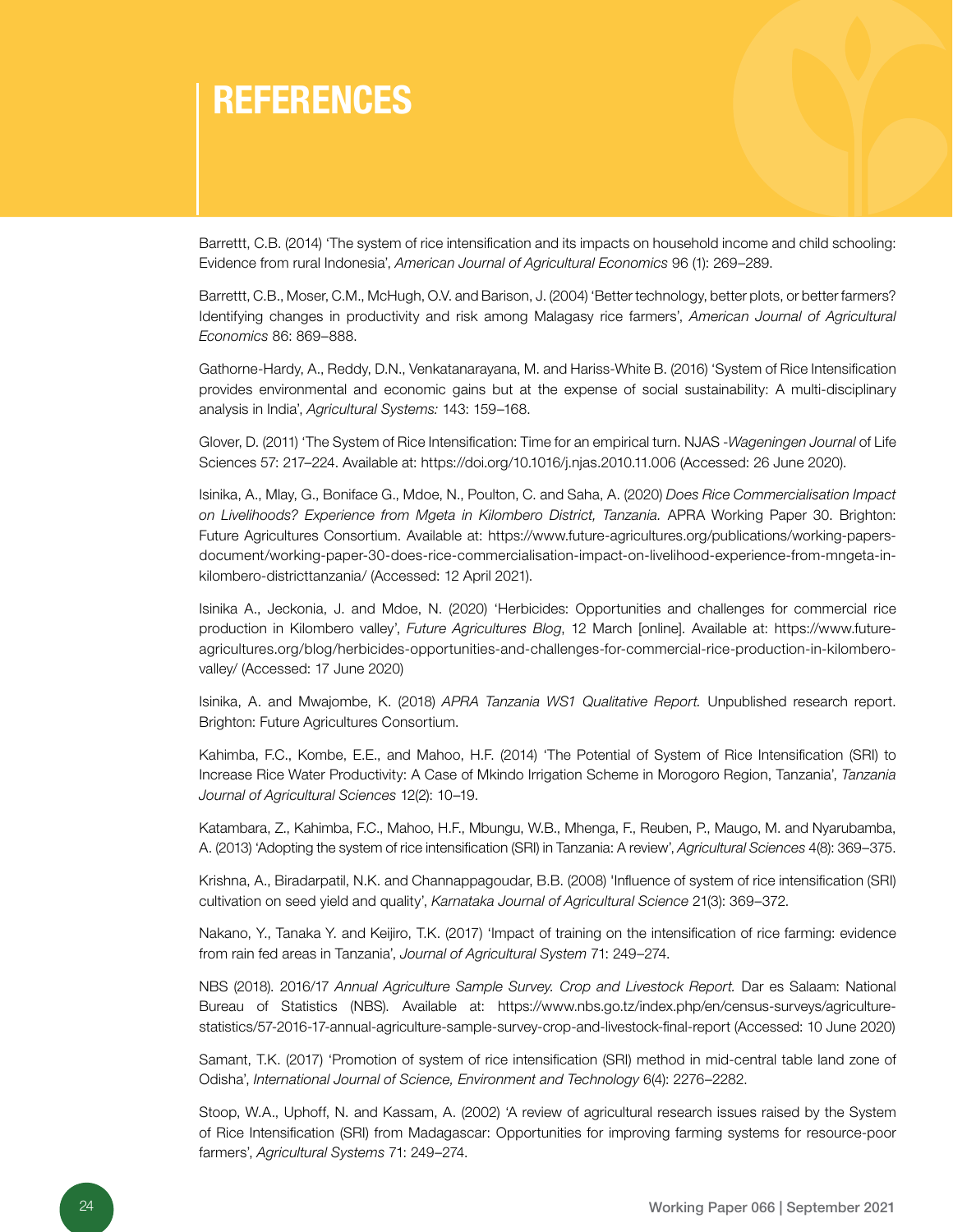Takahashi, K. and Barrett, C.B. (201[4\) 'The System of Rice Intensification and its Impacts on Household Income](https://onlinelibrary.wiley.com/journal/14678276)  [and Child Schooling: Evidence from Rural Indonesia.'](https://onlinelibrary.wiley.com/journal/14678276) *American Journal of Agricultural Economics*, 96(1): 269-289.

URT. (2009) *National Rice Development Strategy Phase I (NRDS I).* Dar es Salaam: Ministry of Agriculture, Food Security and Cooperatives. Available at: https://www.jica.go.jp/english/agricultural/pdf/tanzania\_en.pdf (Accessed: 10 July 2019).

URT. (2018) *Agricultural Sector Reforms in Tanzania: Perspectives from within Ministry of Agriculture.* Dar es Salaam: Ministry of Agriculture, Food Security and Cooperatives. Available at[: https://www.kilimo.go.tz/index.](https://www.kilimo.go.tz/index.php/en/resources/view/html/ en.pdf) [php/en/resources/view/html/ en.pdf \(A](https://www.kilimo.go.tz/index.php/en/resources/view/html/ en.pdf)ccessed: 10 July 2019).

URT. (2019) *National Rice Development Strategy Phase II (NRDS II)* 2019-2020. Dar es Salaam: Ministry of Agriculture, Food Security and Cooperatives. Available at[: https://www.kilimo.go.tz/index.php/en/resources/](https://www.kilimo.go.tz/index.php/en/resources/view/national-rice-development-strategy-phase-ii) [view/national-rice-development-strategy-phase-ii \(A](https://www.kilimo.go.tz/index.php/en/resources/view/national-rice-development-strategy-phase-ii)ccessed: 25 May 2020)

Uphoff, N. (2012) 'Comment to the System of Rice Intensification: Time for an empirical turn', *NJAS-Wageningen Journal of Life Sciences,* 57: 217-224.

West, J. (2017) 'Agricultural investments for development in Tanzania: reconciling actors, strategies and logics?' PhD thesis 2017:35, Norwegian University of Life Sciences, Ås, ISBN 978-82-575-1436-5.

Wilson, C. (2016) *Nor fund's Kilombero Plantation in Tanzania – Meagre Results from a Large Investment.* Oslo: Farmer group for International Water Studies (FIVAS). Available a[t: http://fivas.org/wp-content/uploads/2016/03/](http://fivas.org/wp-content/uploads/2016/03/fivas1-2016-web.pdf) [fivas1-2016-web.pdf \(A](http://fivas.org/wp-content/uploads/2016/03/fivas1-2016-web.pdf)ccessed: 28 January 2019).

Wooldridge, J.M. (2010) *Econometric Analysis of Cross Section and Panel Data.* Second Edition. London, UK: MIT Press Books.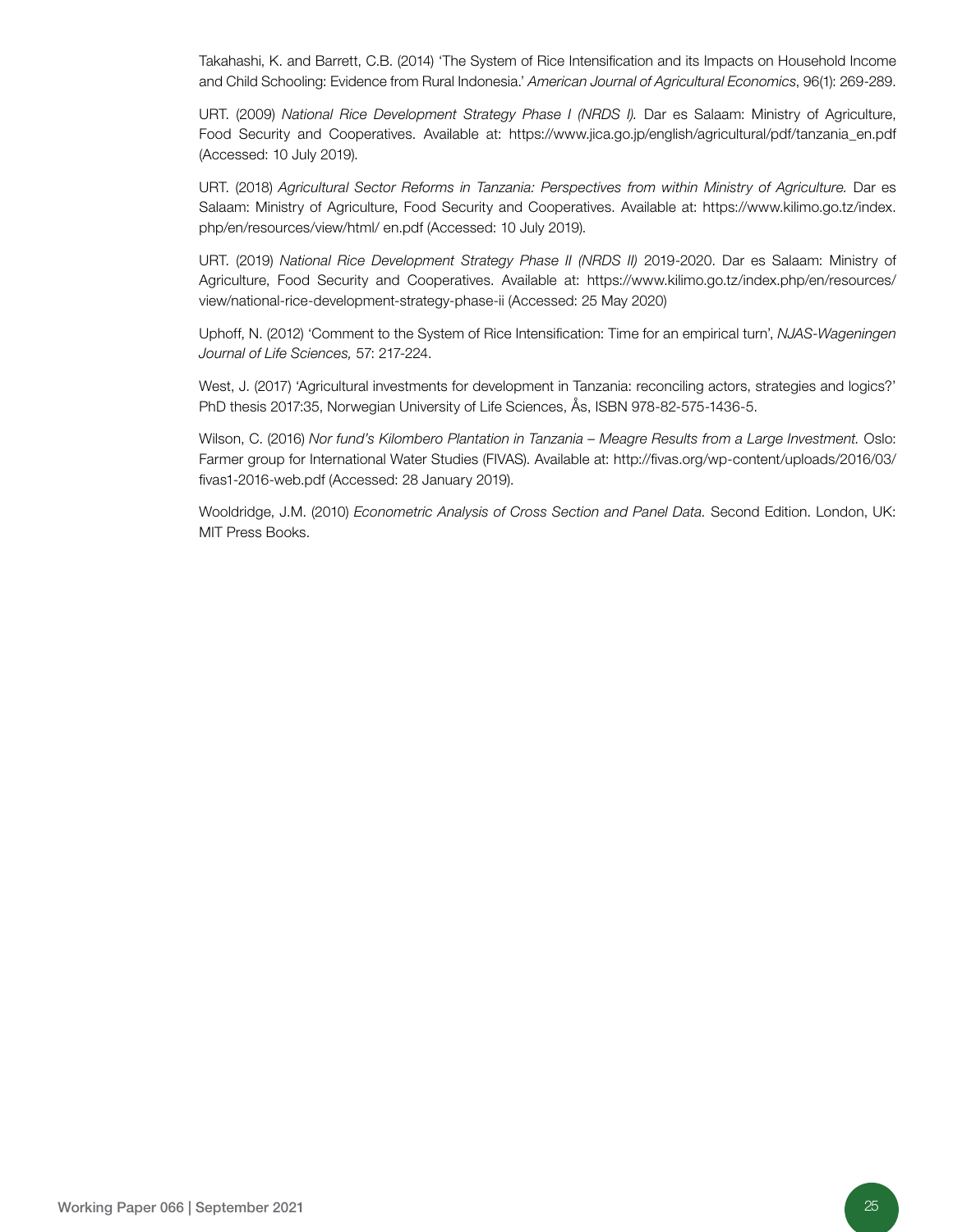Annex 1: SRI adoption rate in percentage by SRI training and farmer group membership status

| Variable                          | N   | <b>Mean</b> | <b>Std dev</b> | <b>Mean</b><br>difference | S.E | p     |  |  |  |
|-----------------------------------|-----|-------------|----------------|---------------------------|-----|-------|--|--|--|
| <b>Training status</b>            |     |             |                |                           |     |       |  |  |  |
| Trained                           | 164 | 56.5        | 47.5           | $21.9***$                 | 4.7 | 0.000 |  |  |  |
| Not trained                       | 264 | 34.6        | 46.9           |                           |     |       |  |  |  |
| All                               | 428 | 43.1        | 48.3           |                           |     |       |  |  |  |
| <b>SRI</b> association membership |     |             |                |                           |     |       |  |  |  |
| Member                            | 121 | 60.5        | 46.2           | $15.1*$                   | 8.7 | 0.070 |  |  |  |
| Not member                        | 43  | 45.3        | 49.8           |                           |     |       |  |  |  |
| All                               | 164 | 56.5        | 47.5           |                           |     |       |  |  |  |

Note: \*\*\* significant at p <0.01; \* significant at p <0 .1; Std dev = standard deviation; S.E. = standard error Source: Authors' own

| Variable<br>name in<br>methodology | Variable name in<br>results                       | <b>Expected</b><br><b>Description</b><br>sign                                                               |                          |
|------------------------------------|---------------------------------------------------|-------------------------------------------------------------------------------------------------------------|--------------------------|
| <b>Production inputs</b>           |                                                   |                                                                                                             |                          |
| InS                                | Ln (seed)                                         | Log of quantity of seed in kg/ha                                                                            | $-+$                     |
| InL                                | Ln (labour)                                       | Log of labour in man-days/ha                                                                                | $+$                      |
| InF                                | Ln (inorganic fertiliser)                         | Log of quantity of fertiliser in kg/ha                                                                      | $+$                      |
| InH                                | Ln(herbicide)                                     | Log of amount of herbicide applied in It/ha                                                                 | $\! +$                   |
| Plot attribute variables           |                                                   |                                                                                                             |                          |
| <b>DSQ</b>                         | Soil dummy (1=good)                               | A dummy variable assigned a value of 1 if the soils is of good<br>quality and 0 if the soil is fair or poor | $+$                      |
| <b>HR</b>                          | Plot distance                                     | Distance of a plot from the homestead in hours                                                              | $\overline{\phantom{a}}$ |
| <b>SRIP</b>                        | SRI practice                                      | A dummy variable assigned a value of 1 if SRI practices were<br>used and 0 if none was used                 | $+$                      |
|                                    | Interaction between plot and household attributes |                                                                                                             |                          |
| SRI_pract*sex<br>of hh             | PLOT*HH_D                                         | Interaction between SRI practices dummy variable and sex of<br>HH dummy (sex=1 if head)                     | $-2+$                    |
| SRI_pract*age<br>of hh             | PLOT*HH_D                                         | Interaction between SRI practices dummy variable and age of<br><b>HH</b> head                               | $\overline{\phantom{a}}$ |
| SRI_pract_Educ<br>of hh            | PLOT*HH_D                                         | Interaction between SRI practices dummy variable and years of<br>schooling of HH head                       | $+$                      |
| SRI_pract*SRI_<br>train            | PLOT*HH_D                                         | Interaction between SRI practices dummy variable and SRI<br>training dummy variable                         | $+$                      |

Annex 2: Description of production inputs and plot level variables for the production function

Note: HH = household Source: Authors' own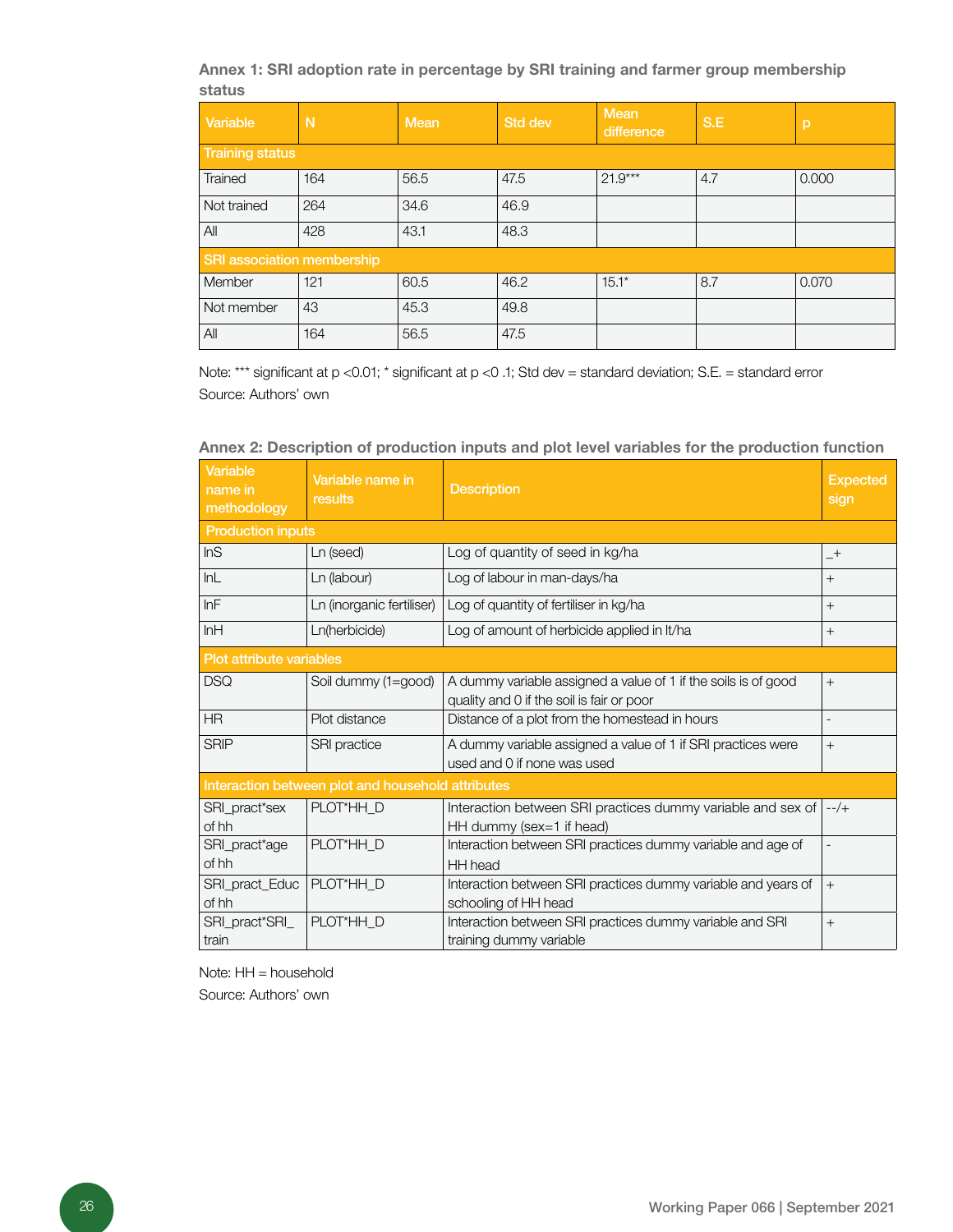Annex 3: Terciles of rice commercialisation

| <b>Terciles</b> | N   | Mean    | Median  | Minimum | Maximum |
|-----------------|-----|---------|---------|---------|---------|
| Low tercile     | 144 | 25.1177 | 29,7050 | .00     | 50.00   |
| Median tercile  | 141 | 63.6875 | 64,2900 | 50.75   | 75.37   |
| High tercile    | 143 | 86.0536 | 83,3300 | 75.46   | 100.00  |
| Total           | 428 | 58.1835 | 64,2900 | .00     | 100.00  |

Note: F= 834 P-value 0.000 Source: Authors' own